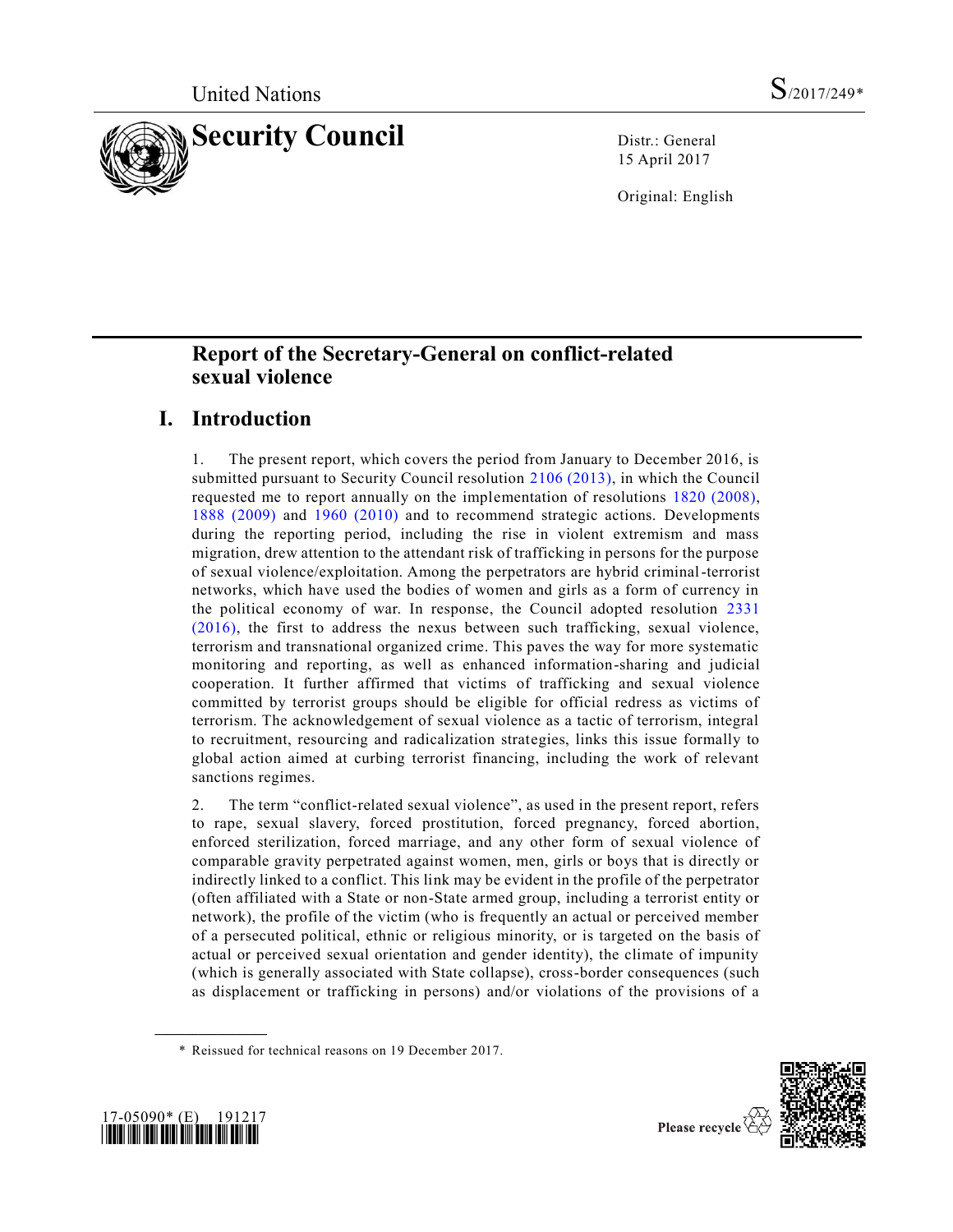ceasefire agreement. The term also encompasses trafficking in persons when committed in situations of conflict for the purpose of sexual violence/exploitation.

3. While many countries are affected by the threat, occurrence or legacy of conflict-related sexual violence, the present report is focused on 19 countries for which credible information is available. It should be read in conjunction with my previous annual reports on conflict-related sexual violence, which provide a cumulative basis for the listing of 46 parties (see annex). The majority of listed parties are non-State actors, with seven of these having been designated as terrorist groups pursuant to Security Council resolutions [1267 \(1999\),](http://undocs.org/S/RES/1267(1999)) [1989 \(2011\)](http://undocs.org/S/RES/1989(2011)) and [2253 \(2015\),](http://undocs.org/S/RES/2253(2015)) the ISIL (Da'esh) and Al-Qaida sanctions list. Regarding national military and police forces, those that are listed are required to engage with my Special Representative in order to develop specific, time-bound commitments and action plans to address violations and, since 2010, several have done so. Effective implementation of commitments is a key requirement for the delisting of parties. All States repeatedly listed for grave violations against children and/or conflict-related sexual violence will be prohibited from participating in United Nations peace operations.

4. The report is based on information collected by the United Nations. In this regard, the increased presence of women's protection advisers, who are responsible for convening the monitoring, analysis and reporting arrangements on conflict-related sexual violence in the field, has improved the availability and quality of information. Currently, 34 women's protection advisers are deployed in eight mission settings. All six peacekeeping missions with mandates that include the protection of civilians have established the monitoring arrangements and incorporated the matrix of earlywarning indicators of conflict-related sexual violence into their broader protection structures. Two special political missions have also begun to establish these monitoring arrangements. A concerted effort to enhance prevention, early warning and swift responses to this historically hidden crime will require dedicated human and financial resources commensurate with the scale of the challenge. The prevention of sexual violence is an integral part of wider conflict prevention and, as stated in my inaugural address to the Security Council, prevention is not merely a priority, but the priority.

5. Strengthening the capacity of national institutions is critical to ensuring accountability for past crimes, as well as prevention and deterrence for the future. In this regard, the Team of Experts on the Rule of Law and Sexual Violence in Conflict, in accordance with its mandate under Security Council resolution [1888 \(2009\),](http://undocs.org/S/RES/1888(2009)) has assisted governments with criminal investigation and prosecution, military justice, legislative reform, protection of victims and witnesses and reparations. Reporting directly to my Special Representative on Sexual Violence in Conflict, the Team of Experts is composed of specialists from the Department of Peacekeeping Operations, the Office of the United Nations High Commissioner for Human Rights (OHCHR) and the United Nations Development Programme (UNDP), supplemented by a roster of experts with a range of specializations. With dedicated assistance, Governments can effectively adjudicate such crimes, as demonstrated by the case of Guinea, where the technical support provided by the Team of Experts to a national panel of judges investigating mass rape and other crimes committed in September 2009, resulted in the indictments of 17 high-ranking military and political officials, including the former President, Moussa Dadis Camara. These efforts also led to the arrest of key suspects through enhanced judicial cooperation with neighbouring countries. During the reporting period, the Team continued to promote the sharing of experiences between countries facing similar challenges and to assist in developing policies and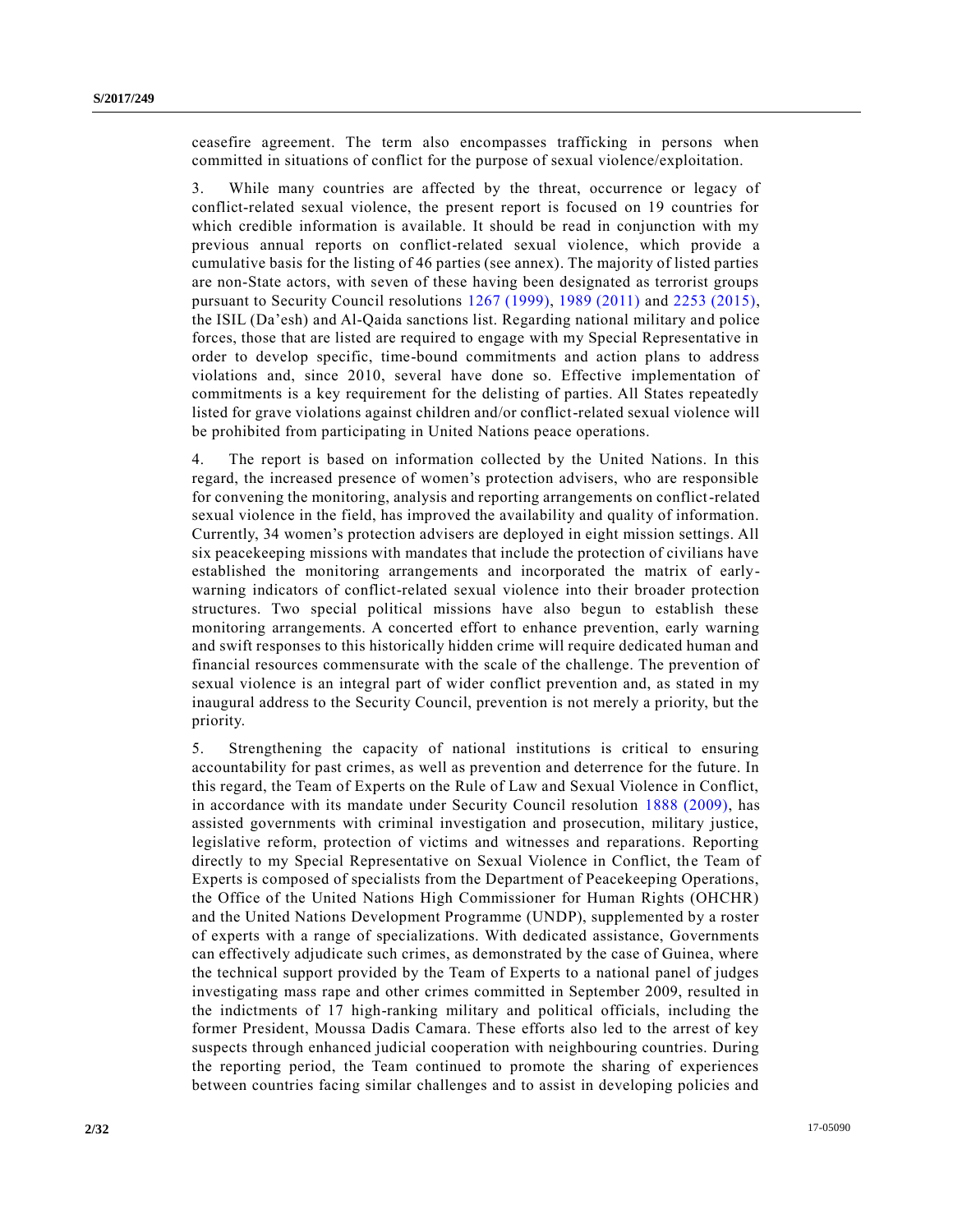tools such as guidelines for armed forces in Africa. By virtue of its structure and composition, the Team has contributed to enhanced coherence among its constituent entities. To date, it has engaged in the Central African Republic, Colombia, Côte d'Ivoire, the Democratic Republic of the Congo, Guinea, Iraq, Liberia, Mali, Somalia and South Sudan.

6. The United Nations Action against Sexual Violence in Conflict network, which consists of 13 entities and is chaired by my Special Representative, is aimed at strengthening sexual violence prevention and response through a coordinated, coherent and comprehensive approach. In 2016, through the United Nations Action multi-partner trust fund, catalytic funding was provided for the deployment of the first women's protection adviser to Iraq. An international expert was deployed to Mali on secondment from the Government of Switzerland to support the development of a national strategy on gender-based violence/sexual violence in conflict. In 2016, the network also funded five projects in the Middle East and North Africa, which support primarily Syrian and Iraqi survivors, including refugees in Lebanon and Jordan. United Nations Action further conducted a workshop in Jordan to foster synergies between the different projects, and to support the development of results-based monitoring and evaluation frameworks. Joint technical support missions were conducted to Bosnia and Herzegovina, Côte d'Ivoire, Jordan and Mali in 2016. A number of tools and knowledge products were produced to improve practice in the field, including a mapping of the global policy landscape on conflict-related sexual violence, in which gaps and opportunities linked to the implementation of the mandate on conflict-related sexual violence are assessed.

7. Recognizing that the United Nations has individuals among its ranks who engage in egregious acts of sexual exploitation and abuse, I have pledged to dramatically improve the way the United Nations prevents and responds to sexual exploitation and abuse by our own personnel and those deployed under the auspices of the United Nations. In my recent report on special measures for protection from sexual exploitation and abuse: a new approach (A/71/818), I have undertaken measures within my own authority. I have set out a strategic framework to prioritize the rights and dignity of victims and to end impunity. I have also called on Member States to join me in a unified effort to detect, control and prevent incidents of sexual exploitation and abuse in order to make zero tolerance a reality.

# **II. Sexual violence in conflict as a tactic of war and terrorism: Overview of current trends and emerging concerns**

8. In 2016, sexual violence continued to be employed as a tactic of war, with widespread and strategic rapes, including mass rapes, allegedly committed by several parties to armed conflict, mostly in conjunction with other crimes such as killing, looting, pillage, forced displacement and arbitrary detention. The strategic nature of the violence was evident in the selective targeting of victims from opposing ethnic, religious or political groups, mirroring the fault lines of the wider conflict or crisis. Patterns of sexual violence have also been seen in the context of urban warfare, during house searches, operations in residential areas and at checkpoints. Moreover, since 2014, the United Nations has intensified its focus on the use of sexual violence as a tactic of terrorism by a range of violent extremist groups. For these actors, sexual violence advances not only such objectives as incentivizing recruitment, terrorizing populations into compliance, displacing civilians from strategic areas, eliciting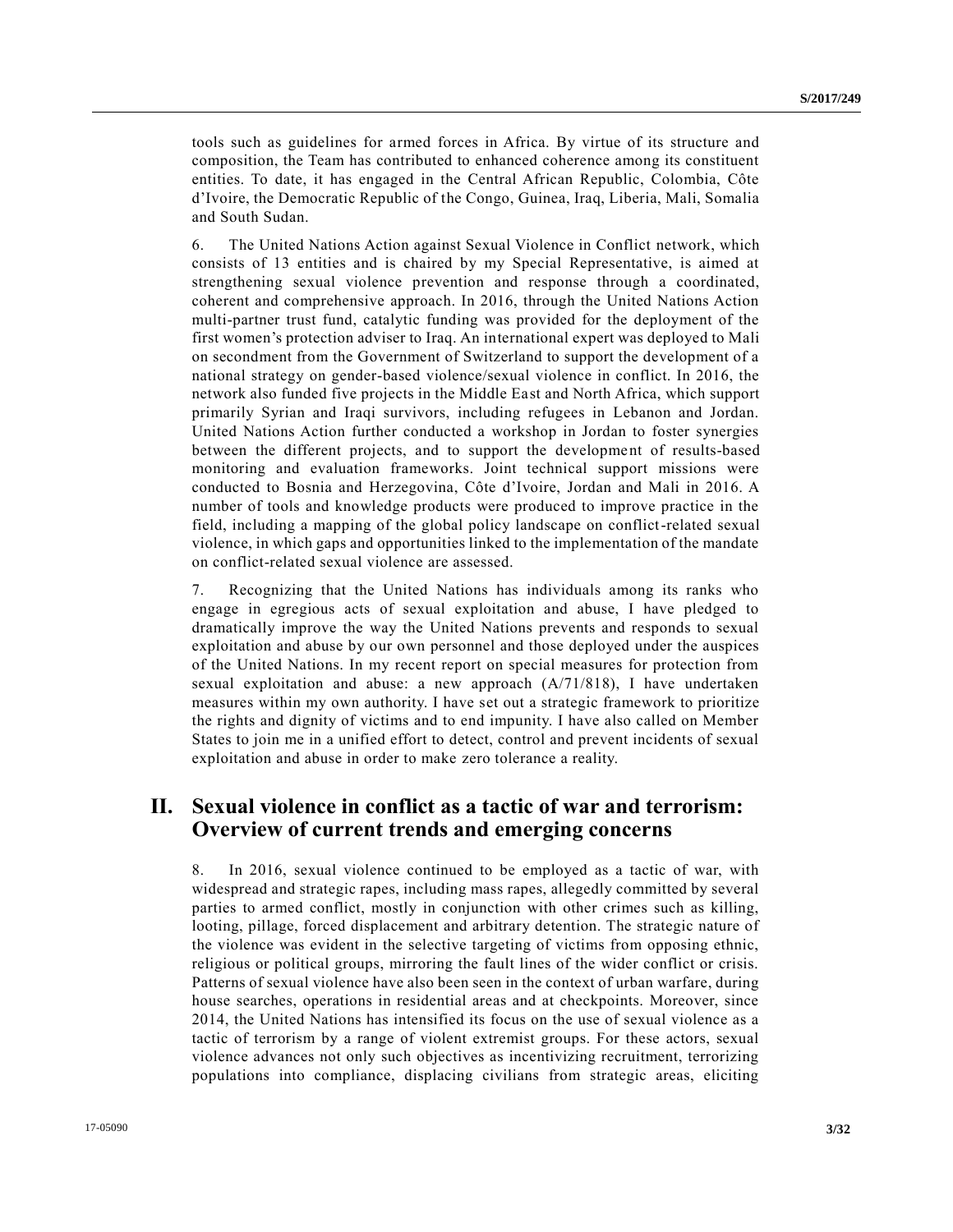operational intelligence and forcing conversions through marriage, but also entrenches an ideology based on suppressing women's rights and controlling their sexuality and reproduction. It is further used to generate revenue, as part of the shadow economy of conflict and terrorism, through sex trafficking, sexual slavery, enforced prostitution and the extortion of ransoms from desperate families. In some circumstances, women and girls are themselves treated as the "wages of war", being gifted as a form of in-kind compensation or payment to fighters, who are then entitled to resell or exploit them as they wish. The past year has also seen the use of women and girls held in sexual slavery as human shields and suicide bombers, denoting their status as expendable "resources" in the machinery of terrorism. In the context of mass migration, women and children affected by conflict, displacement or violent extremism are particularly at risk of falling prey to traffickers owing to the collapse of protective political, legal, economic and social systems.

9. At the same time, certain counter-terrorism measures have also infringed women's rights and freedoms, such as the practice of detaining those released from the captivity of violent extremist groups as potential affiliates or intelligence assets, rather than supporting them as victims and referring them to humanitarian actors. Such measures can signal to communities that such women and girls are complicit in the violence and should therefore be shunned. Sexual violence has also been used in the context of counterinsurgency operations, whereby the rape of a wife or daughter is intended to punish her absent husband, father or relative, often to pressure him to surrender to the authorities during efforts to capture actual or perceived opponents.

10. A strikingly consistent concern, across the varied contexts examined in the present report, is the intense stigma suffered by survivors of conflict-related sexual violence. Survivors risk being twice traumatized: first by the action of the perpetrator, then again by the reaction of society and the State, which is often unresponsive or even punitive and discriminatory. Shame and stigma are integral to the logic of sexual violence being employed as a tactic of war or terrorism: aggressors understand that this type of crime can turn victims into outcasts, thus unravelling the family and kinship ties that hold communities together. The effect may be diminished reproductive capacity and prospects for group survival. Just as there are many manifestations of conflict-related sexual violence, there are multiple and intersecting stigmas that follow in its wake. These include the stigma of "guilt by association" with the perpetrator and their group; fear of suspected sexually transmitted infections such as HIV; the perceived dishonour of lost chastity or virginity; the stigma of maternity out of wedlock, especially where children conceived through rape are considered "children of the enemy"; homosexuality taboos, in the case of male rape; and the shame of being unable to defend oneself and loved ones. Children born of rape may themselves face a lifetime of marginalization, owing to stigma and uncertain legal status. Sociocultural stigma compounds the problem of universal underreporting of sexual violence in times of war. Survivors who have no opportunity to disclose abuse or are forced to delay disclosure due to safety concerns and a lack of services have been found to suffer higher rates of post-traumatic stress and depression. While stigma is often framed as a persistent, long-term problem, it must be addressed in a strategic manner, because stigma can kill. As documented in many contexts, it has led to lethal retaliation, "honour" crimes, suicide, untreated diseases, unsafe abortion, economic exclusion and indigence.

11. To change conduct at the level of individuals and institutions alike, it is critical to challenge the underlying social norms that prescribe and proscribe behaviour and perpetuate victim-blame. This entails bridging the formal and informal sphere to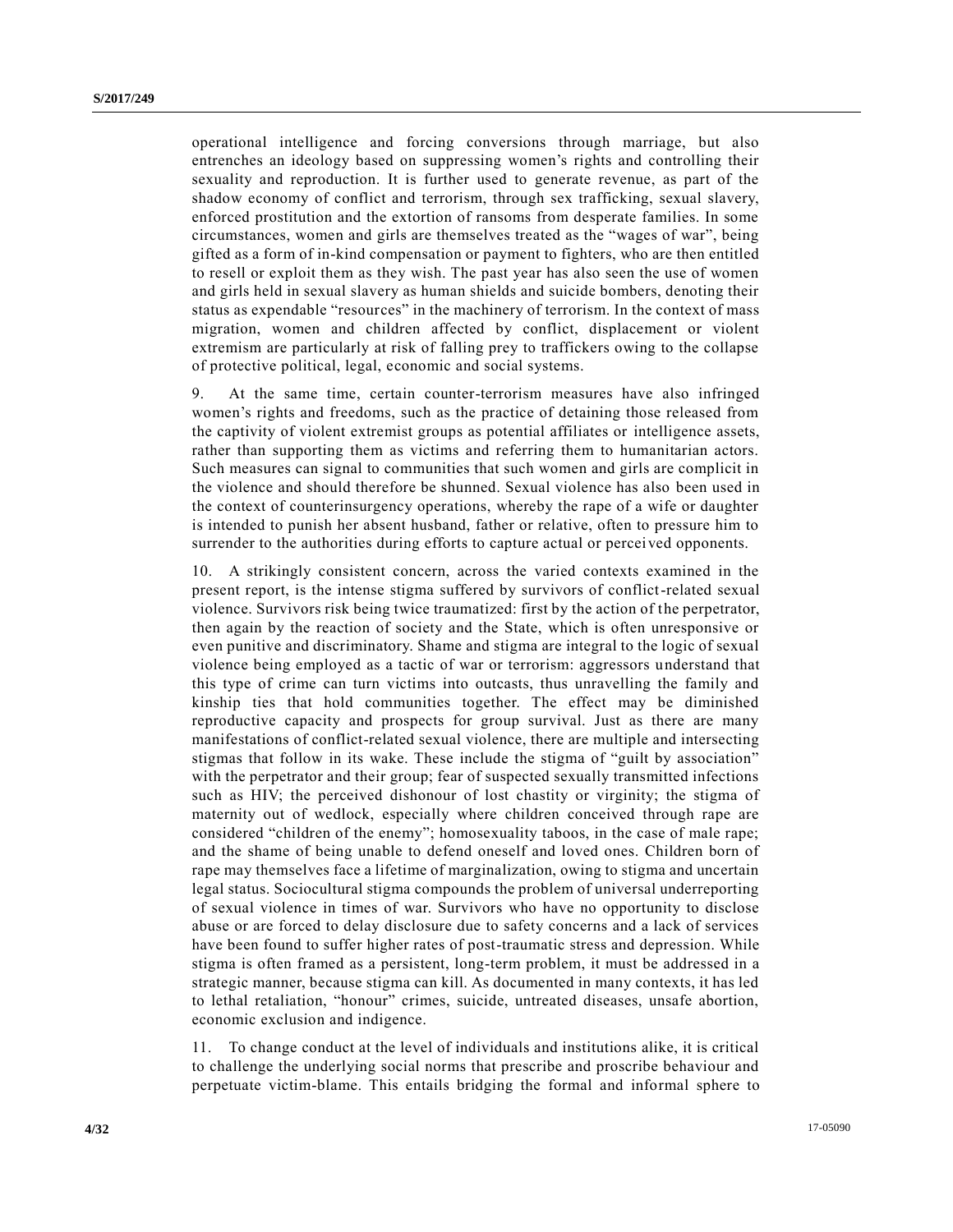ensure that legal and policy approaches and community-driven responses are mutually-reinforcing. There is a discernible trend of outdated and incomplete definitions of sexual violence at the level of national law, which often fail to criminalize rape in marriage, ignore coercive circumstances, and exclude males from the scope of protection, leading to permissive attitudes in wartime about sexual violence in the context of forced marriage, slavery or detention. These practices tend to be justified as "legitimate" by certain belligerent and extremist groups, and can become "normalized" and more deeply entrenched in the post-conflict phase. Similarly, legislative immunity for members of the armed and security forces can translate in wartime to a "licence to rape". Male control over women's production and reproduction can pave the way for sexual violence being deemed an acceptable and effective military strategy: a reward, an entitlement and a form of group bonding. This indicates a need for both government officials and traditional leaders to make clear through their public pronouncements and behaviour that the prohibition of sexual violence is categorical and that the stigma of culpability rests squarely with the perpetrator. Transitional justice can provide an opportunity to transform both inadequate laws and harmful social norms, by ensuring that the gravity of sexual violence is registered on the historical record and in the public memory.

12. For peacebuilding and reconciliation to take root, justice must be done, and be seen to be done, for sexual violence survivors. Otherwise, the trauma, disease, perceived dishonour, and desire for vengeance will fester within communities. Unless those who have suffered sexual violence and the children born of rape are reintegrated into their societies and economies, they will remain susceptible to exploitation and recruitment. In some cases, women and girls released from armed groups have been shunned by their communities, including on account of sexual violence, and left with no option but to rejoin the group that they had fled. Some women and girls who were ostracized following their release from violent extremist groups have fallen victim to sex trafficking, both internally and across borders. To guard against these risks, safe houses and economic livelihood programmes are urgently required for individuals released from circumstances of captivity, abduction, forced marriage, forced prostitution and/or sexual slavery.

13. There is a demonstrated link between economic security and autonomy, and physical security and autonomy. The present report finds that the vast majority of victims of conflict-related sexual violence come from marginalized, destitute and often displaced communities. Cross-national patterns show a strong correlation between economic desperation and exposure to sexual violence/exploitation, including trafficking, forced prostitution, and resort to harmful coping mechanisms, such as child marriage. The effect of sexual violence employed as a tactic of war or terrorism is to spread fear among the civilian population, with a range of economic consequences, including facilitating the capture of land and property by forcibly displacing residents, with high levels of sexual violence seen during flight and in displacement settings. In addition, this fear restricts women's freedom of movement to continue vital economic activities. The suppression of women's employment and education increases their risk of being exposed to sexual violence, whereas economically empowered women have been shown to provide a buffer against the recruitment and radicalization of their children and other family members and thus against widening and repeating cycles of violence. Livelihood support and structurally transformative reparations can help to break the cyclical connection between poverty and sexual violence. However, despite being the measures that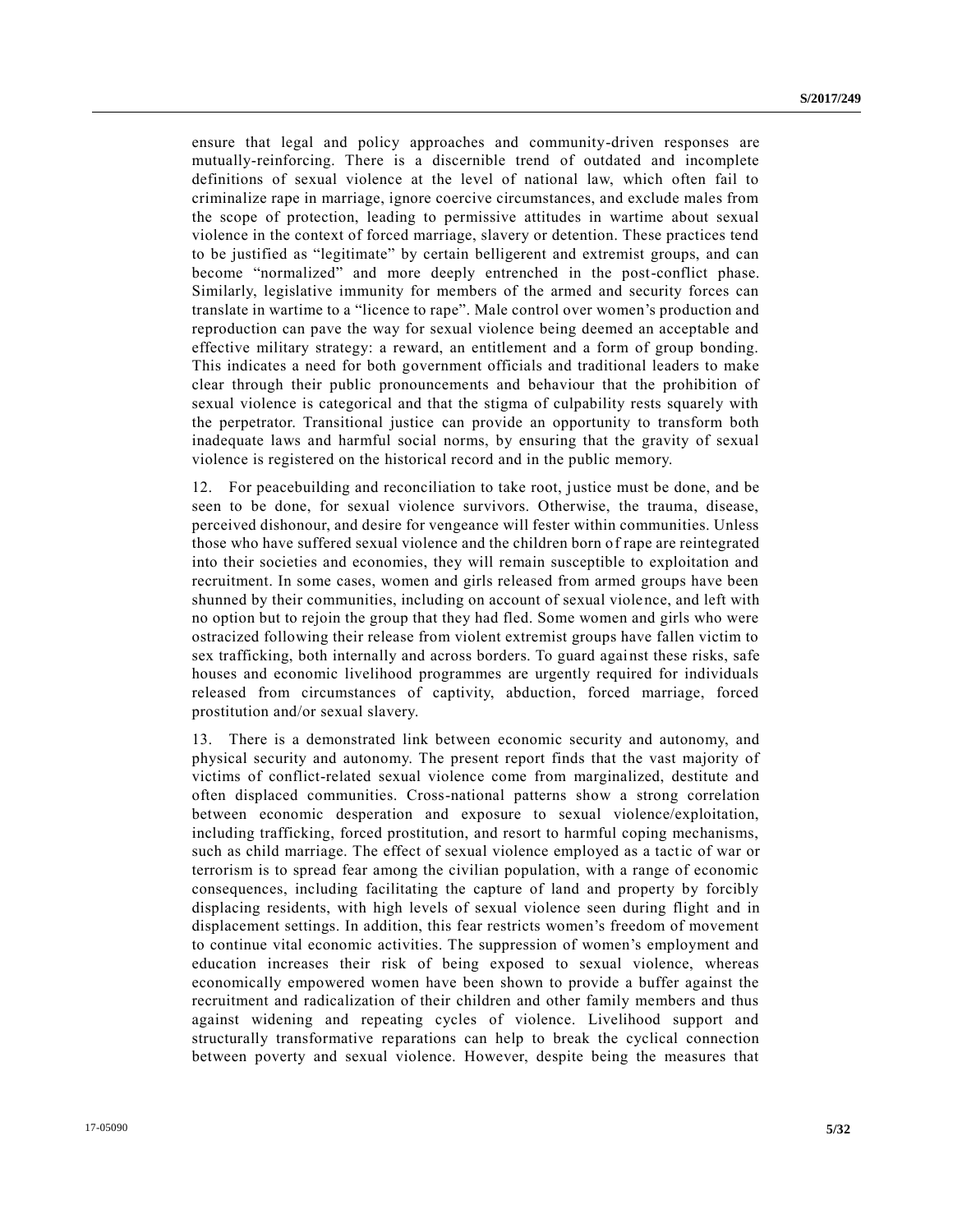survivors themselves most often demand, they are precisely those least seen in responses to date.

14. Although the challenges remain daunting, convictions remain rare and new protection crises continue to emerge, the paradigm has shifted. Sexual violence is no longer treated as merely a by-product of insecurity, but rather as a significant form of insecurity in itself. The era of silence at the level of national and international institutions has given way to a sense of urgency to bring all the tools of diplomacy to bear on the issue. There is greater knowledge today than ever before about what works to prevent and deter this scourge, following operational engagements with a range of justice and security actors. Specific, time-bound commitments have been adopted by State security forces in Côte d'Ivoire, the Central African Republic, the Democratic Republic of the Congo, Somalia and South Sudan, in accordance with resolutions [1960 \(2010\)](http://undocs.org/S/RES/1960(2010)) and [2106 \(2013\).](http://undocs.org/S/RES/2106(2013)) This includes: the issuance of orders through chains of command and the adoption of codes of conduct prohibiting sexual violence; the investigation of alleged incidents in order to hold perpetrators accountable; the identification and release of those vulnerable to sexual violence from their ranks; the designation of high-level interlocutors to ensure implementation; and, in the case of police services, the formation of specialized units capable of addressing sexual violence. Notably, the measures taken by the Government of Côte d'Ivoire have resulted in the first delisting pursuant to this mandate, namely that of the Forces armées de Côte d'Ivoire. Continued monitoring and technical assistance will be required to consolidate these gains. To sustainably transform the culture of security institutions, consistent accountability is needed at all levels of the chain of command. Under these circumstances, the enforcement of justice has been shown to have a cascade effect, whereby the prosecution of past violations deters future crimes, particularly when combined with strategies of awareness-raising, education and training.

15. Other positive developments during the reporting period included the activation of the Informal Expert Group on Women and Peace and Security, which supports the implementation of Security Council resolutions [1325 \(2000\),](http://undocs.org/S/RES/1325(2000)) [1820 \(2008\)](http://undocs.org/S/RES/1820(2008)) and succeeding resolutions in the context of specific countries on the agenda of the Security Council's. The Government of the United Kingdom of Great Britain and Northern Ireland, through its Preventing Sexual Violence Initiative, launched a campaign to tackle the stigma associated with sexual violence in conflict. Nadia Murad Basee Taha, who survived sexual enslavement by ISIL, was named United Nations Goodwill Ambassador for the Dignity of Survivors of Human Trafficking, and has used that platform to give hope and voice to countless sexual violence survivors. Historic verdicts were handed down by the International Criminal Court in the case against Jean-Pierre Bemba, the Extraordinary African Chambers in the Senegalese courts against Hissène Habré, and the Supreme Court of Guatemala in the Sepur Zarco case, reaffirming global commitments to hold individuals accountable for conflict-related sexual violence at the highest levels. At the World Humanitarian Summit, leaders pledged to make protection from sexual violence and access to comprehensive sexual and reproductive health care the norm in humanitarian programming. Yet, even where laws, policies and response protocols are in place, a resurgence of hostilities, fuelled by the proliferation of arms and the proximity of combatants to civilian populations, leads unfailingly to renewed patterns of sexual violence. Peacebuilding, which entails restoring civic trust in national institutions and between communities, therefore remains one of the most critical indirect strategies for preventing conflict-related sexual violence and addressing its root causes. I thus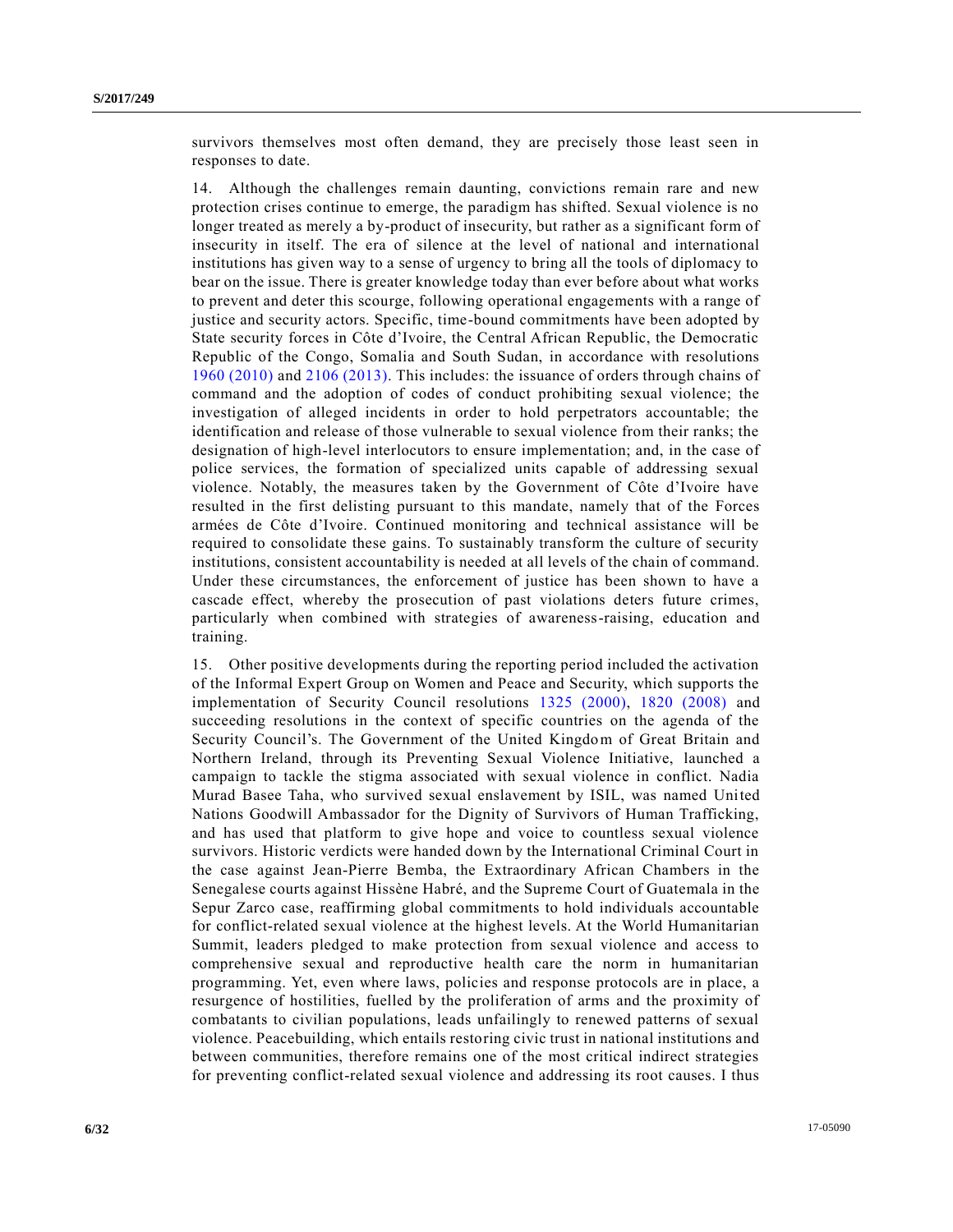consider the systematic engagement of the United Nations peacebuilding architecture to be a crucial aspect of this agenda.

# **III. Sexual violence in conflict-affected settings**

# **Afghanistan**

16. Chronic instability, combined with impunity, discriminatory cultural practices, and access constraints contribute to the underreporting of sexual violence across Afghanistan. In 2016, the United Nations Assistance Mission in Afghanistan (UNAMA) verified 11 cases of conflict-related sexual violence against women, girls and boys committed by parties to the conflict including the Afghan National Border Police, the Afghan Local Police and the Taliban. Of these cases, just two perpetrators (members of the Afghan National Border Police) were convicted and sentenced to imprisonment in accordance with the *Elimination of Violence against Women Law*. The 11 incidents include four documented cases of *bachah bazi*, involving the sexual abuse and enslavement of boys by men in positions of power, many of whom are linked to the Afghan National Defence and Security Forces. Efforts led by the Afghanistan Independent Human Rights Commission to criminalize this practice resulted in draft legislation in March 2016, which remains under review.

17. The limited presence of women in the Afghan National Police (1.8 per cent), contributes to the underreporting of sexual violence. As part of efforts to recruit and retain more women, the Ministry of Interior Affairs established a mechanism to curb sexual harassment against female officers. On 31 January, the President inaugurated a fund to sponsor emergency services for women survivors of life -threatening violence, such as medical treatment and shelters. The revised Penal Code incorporates provisions of the *Rome Statute of the International Criminal Court* on sexual violence as a war crime, a crime against humanity and an act of genocide. Following the 2015 launch of its national action plan on Security Council resolution [1325 \(2000\),](http://undocs.org/S/RES/1325(2000)) the Government has adopted measures to implement and monitor its commitments, although funding for those activities has yet to be specified.

# *Recommendation*

18. I urge the Government to reinforce the capacity of its justice system to provide accountability and remedies for sexual violence crimes, to allocate adequate resources for the implementation of its national action plan on Security Council resolution [1325](http://undocs.org/S/RES/1325(2000))  [\(2000\)](http://undocs.org/S/RES/1325(2000)) and to adopt legislation to criminalize *bachah bazi*.

# **Central African Republic**

19. In early 2016, a new Government was democratically elected in the Central African Republic, yet the security situation remained volatile across large swaths of the country. Several prefectures were shaken by clashes in the second half of the year, leading to the displacement of thousands of civilians and a pattern of conflict-related sexual violence of an ethnic and sectarian nature. During the reporting period, the United Nations Multidimensional Integrated Stabilization Mission in the Central African Republic (MINUSCA) recorded 179 cases of conflict-related sexual violence committed primarily by ex-Séléka, anti-balaka and Révolution et Justice elements and by the Lord's Resistance Army. These incidents included 151 rapes, of which 54 we re gang rapes, as well as six forced marriages and four cases of sexual slavery. The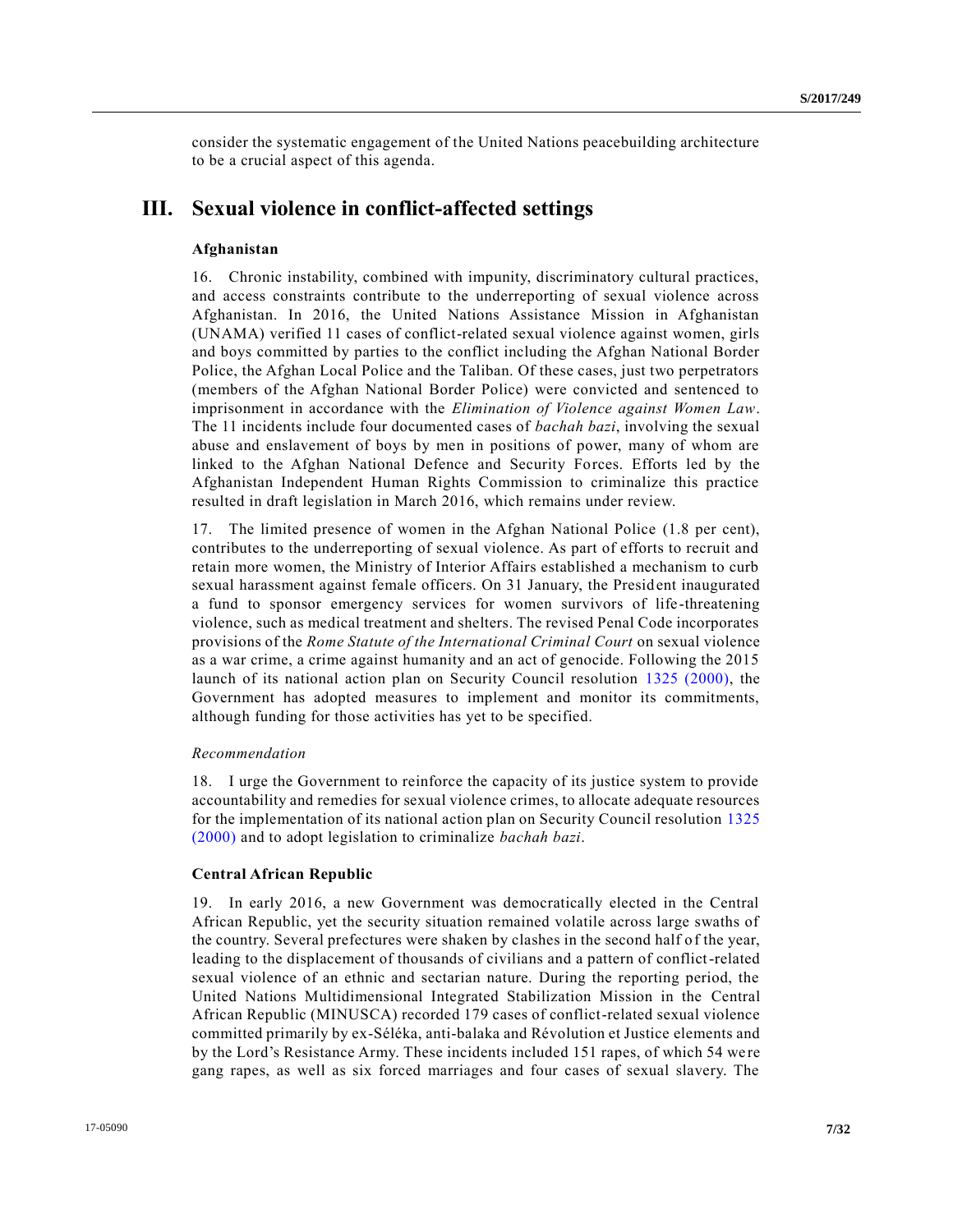victims included 92 women, 86 girls and one boy, although the actual number is suspected to be far higher than the figures reported.

20. Victims of conflict-related sexual violence were generally assaulted in their homes, en route to markets or fields, and in and around displacement camps. Most incidents took place in the course of essential livelihood activities, such as farming or firewood collection. Sexual violence also occurred in the context of intercommunal clashes aimed at humiliating or punishing the target population, as well as against women suspected of engaging in trade across the sectarian divide. In Ouham-Pendé, where conflict intensified in 2016, 14 cases of sexual violence were committed by ex-Séléka and Révolution et Justice elements, as well as by anti-balaka forces, against victims ranging from 14 to 40 years. In Kaga Bandoro, several cases of sexual violence, including gang rapes, were allegedly committed by armed Fulani herders during clashes on 12 October. At least 25 per cent of the 1,685 cases of sexual violence recorded countrywide by humanitarian agencies occurred in Kaga Bandoro, where women reported that sexual violence was being used by ex-Séléka elements to demean and destabilize communities. In mid-2016 in Ngaounday, armed elements, reportedly from Chad, raped 19 women and girls in a single night during attacks on several villages. The Lord's Resistance Army continued its decade-old pattern of abduction, rape, forced marriage, forced impregnation and sexual slavery. Cases of conflict-related sexual violence committed by members of the Uganda People's Defence Forces, which are based in Obo as part of operations against the Lord's Resistance Army, were also documented in 2016.

21. Children conceived as a result of rape are rarely accepted by society. A large number of rape victims resort to unsafe abortion, which is the leading cause of maternal mortality. In Yalinga, a woman who had been raped by the Lord's Resistance Army reported that she was rejected and forced to leave her family once her child was born. In Obo, three children born of rapes by Lord's Resistance Army commanders and their mothers were subjected to discrimination. The community dubbed these children *tonkotonko*, a local term for the Lord's Resistance Army. However, according to their mothers, the prejudice diminished over time.

22. Barriers to reporting sexual violence are as much socioeconomic as they are logistical. In addition to war-ravaged infrastructure, poor transportation and communications networks, there are cultural taboos and a general lack of awareness that rape is a serious crime. In terms of service provision, only 32 per cent of recorded victims received emergency assistance within 72 hours of the incident, owing to the lack of available health services and the prohibitive cost of travel from remote locations. Income-generating activities have been shown to enhance both self-reliance and safety. For example, the United Nations Police has supported the creation of women's associations in displacement camps, enabling women to acquire livelihood skills in order to reduce the risk of sexual exploitation.

23. Continuing insecurity has paralysed the justice system, resulting in most rape cases being resolved through "amicable settlements", such as promises of marriage, including the payment of a dowry or other financial compensation. Forced marriage, as a negative coping mechanism to protect the victim's "honour", has also increased. The Ministry of Justice issued a circular in March 2016 requiring sentences for sexual violence crimes to be upgraded from "correctional" to criminal sanctions, to provide a stronger deterrent. However, the lack of forensic capacity, with just one medical examiner in the country, constrains investigation. Nonetheless, progress has been made to activate the joint rapid response unit to combat sexual violence, in accordance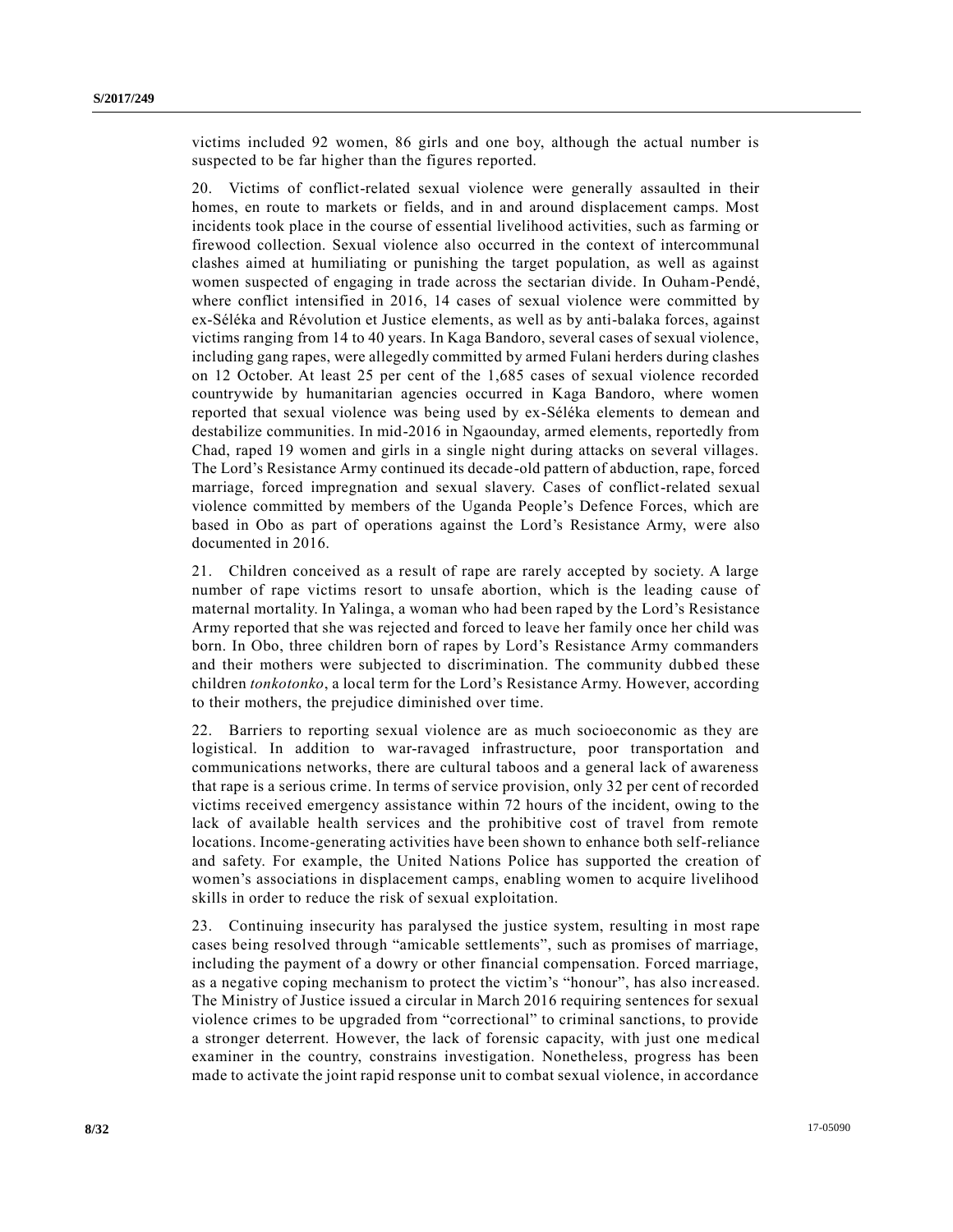with the recommendation of my previous report  $(S/2016/361)$ . The Team of Experts on the Rule of Law and Sexual Violence in Conflict visited Bangui in June and urged the Government to accelerate efforts to appoint national police and gendarmerie officers to the unit. In November, the United Nations Police supported training for members of the unit. The Team of Experts has endeavoured to ensure that conflictrelated sexual violence will be central to the work of a special criminal court established by law in 2015. The process of disarmament, demobilization and reintegration, due to start in 2017, will include support for women combatants and those associated with armed groups, and a specific budget has been allocated to address conflict-related sexual violence concerns.

#### *Recommendation*

24. I encourage the Government to activate the joint rapid response unit to combat sexual violence and ensure that its staff are trained and equipped, as well as to extend cost-free services to sexual violence survivors and to accelerate efforts to establish the special criminal court.

#### **Colombia**

25. In November 2016, four years of negotiations between the Government and the *Fuerzas Armadas Revolucionarias de Colombia-Ejército del Pueblo* (FARC-EP) culminated in a final peace accord. This marked an end to five decades of conflict in which, as the Constitutional Court of Colombia affirmed in 2008, sexual violence was widespread and systematic. Informal peace dialogues between the Government and the *Ejército de Liberación Nacional*, the second-largest guerilla group in Colombia, also continued during the reporting period.

26. During a joint visit to the Havana talks in July by my Special Representative and the Executive Director of UN-Women, the Government and FARC-EP publicly committed to delivering justice and support to sexual violence survivors. In terms of transitional justice, the final peace accord provides for the establishment of a truth commission and a special jurisdiction for peace, which identifies sexual violence as a grave violation that cannot be amnestied. The agreement contains strong commitments on gender and the request that my Special Representative, UN-Women, the Government of Sweden, and the Women's International Democratic Federation support their implementation. On 25 January, the Security Council established a special political mission of unarmed international observers to monitor and verify the ceasefire, cessation of hostilities and process of disarmament (see Council resolution [2261](http://undocs.org/S/RES/2261(2016))  [\(2016\)\)](http://undocs.org/S/RES/2261(2016)). The gender-based violence subcluster supported predeployment training on conflict-related sexual violence for the observers.

27. Colombia has developed an exemplary legal framework for addressing conflictrelated sexual violence, including Law 1719 on access to justice for victims and various Constitutional Court orders urging the authorities to address such crimes. In response, the Office of the Attorney-General has adopted an investigation protocol for sexual violence and deployed legal teams to 17 affected provinces. Nonetheless, just 2 per cent of the 634 cases of conflict-related sexual violence documented by the Constitutional Court have been translated into convictions to date.

28. While gaps in the data persist, primarily due to underreporting, the Ombudsman's Early Warning System indicated that the risk of sexual violence remained high in at least 12 departments throughout 2016. The Ombudsman's Women and Gender Delegate registered 2,914 incidents of gender-based violence for the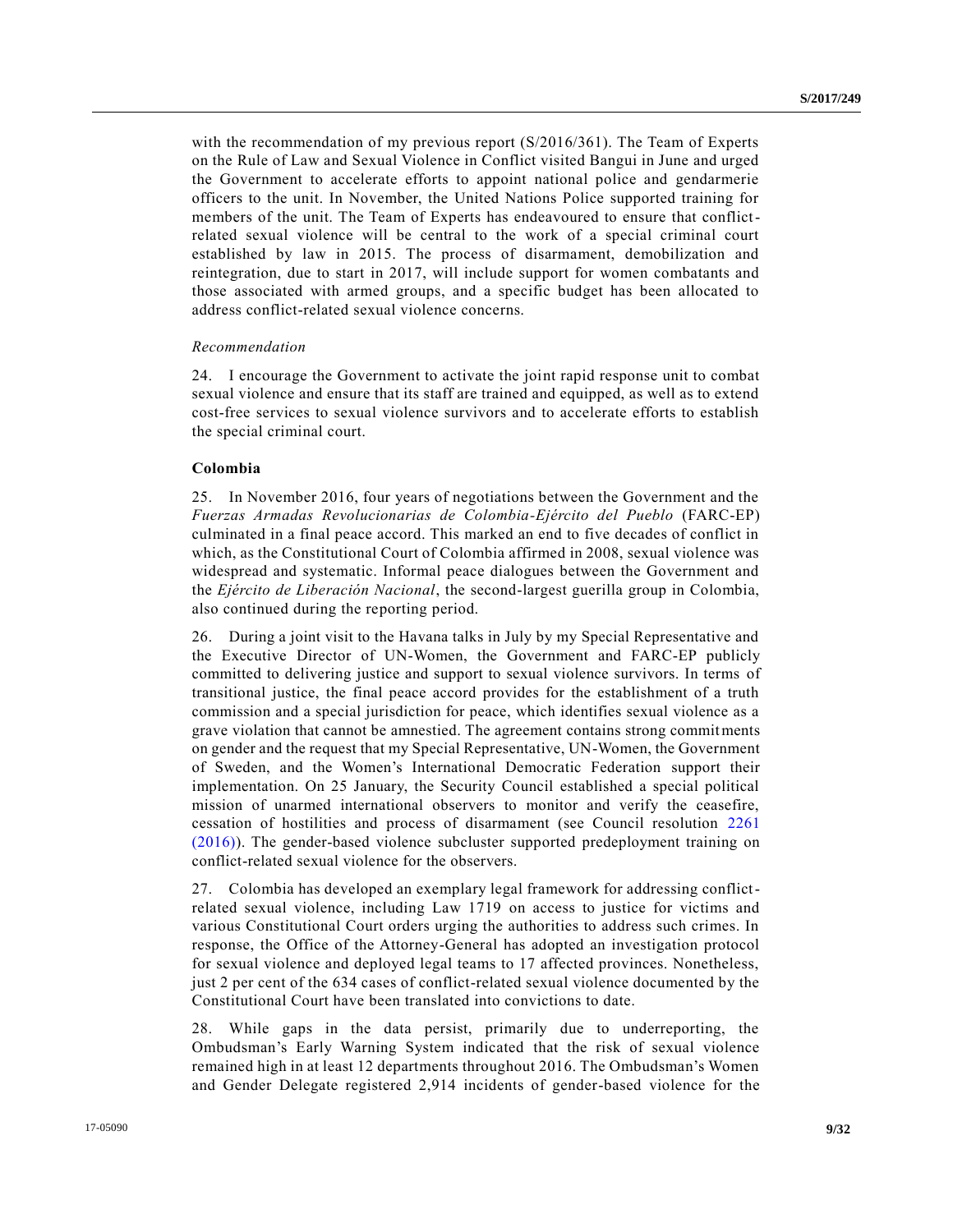period from January to October, of which 466 were conflict-related sexual violence. This represents an increase in reports of gender-based violence overall, but a lower proportion of conflict-related sexual violence relative to previous years. The Office of the Ombudsman warned of a heightened risk of such violence as former combatants return to communities. The National Victims' Unit registered 85 cases of conflictrelated sexual violence between January and November, in 31 per cent of which Afro - Colombian women were targeted.

29. The United Nations documented 79 cases of sexual violence during sporadic operations by armed groups in 2016, including forced prostitution, sexual torture, sexual slavery and harassment by armed groups and forces. In approximately 90 per cent of cases, the perpetrators numbered three or more and the victims had previously suffered conflict-related sexual violence, with the first assault generally taking place in childhood. United Nations partners are also monitoring the response to a number of emblematic sexual violence incidents, which are part of the legacy of conflict. For example, in Santander province, a pattern of sexual violence against schoolgirls by post-demobilization groups was documented, with a former principal and a former police inspector both facing trial for facilitating sexual slavery and forced recruitment. Since 2015, OHCHR has tracked the case of 10 girls who were subjected to sexual abuse by members of the post-demobilization group, Clan del Golfo, in Antioquia province. To date, just one individual has been brought to justice for the crimes. In Putumayo province, UNHCR documented the case of a 12-year-old displaced girl who was sexually exploited for two years, allegedly by a member of FARC-EP. Her schoolteacher, who had reported the incident, was forced to flee the area following threats and intimidation.

30. In response to a pattern of sexual harassment targeting women activists, including those who championed gender justice during the peace proc ess, the Government conducted security-risk assessments for 1,164 women leaders, finding 675 to be facing an elevated risk of violence by armed actors. While the authorities have put in place risk-mitigation measures, the Ombudsman notes that protection must be better adapted to specific needs and contexts. There is still a paucity of psychosocial support services available and an insufficient number of shelters for survivors, particularly in remote areas.

#### *Recommendation*

31. I commend the Government of Colombia and FARC-EP on their historic achievement to place gender justice at the heart of the Colombian peace process, and urge them to ensure that it remains central during implementation. This precedent should inform the ongoing peace dialogues between the Government and the Ejército de Liberación Nacional. I call for the work of transitional justice mechanisms to pay specific attention to the plight and rights of women, girls and all survivors of sexual violence; for verification of the ceasefire to include monitoring of sexual violence; and for risk-reduction measures to be embedded in the process of laying down arms.

#### **Democratic Republic of the Congo**

32. In 2016, the United Nations Organization Stabilization Mission in the Democratic Republic of the Congo (MONUSCO) verified 514 cases of conflictrelated sexual violence. The victims included 340 women, 170 girls, three men and one boy. During the same period, the United Nations Population Fund (UNFPA) reported 2,593 cases of sexual violence in conflict-affected provinces.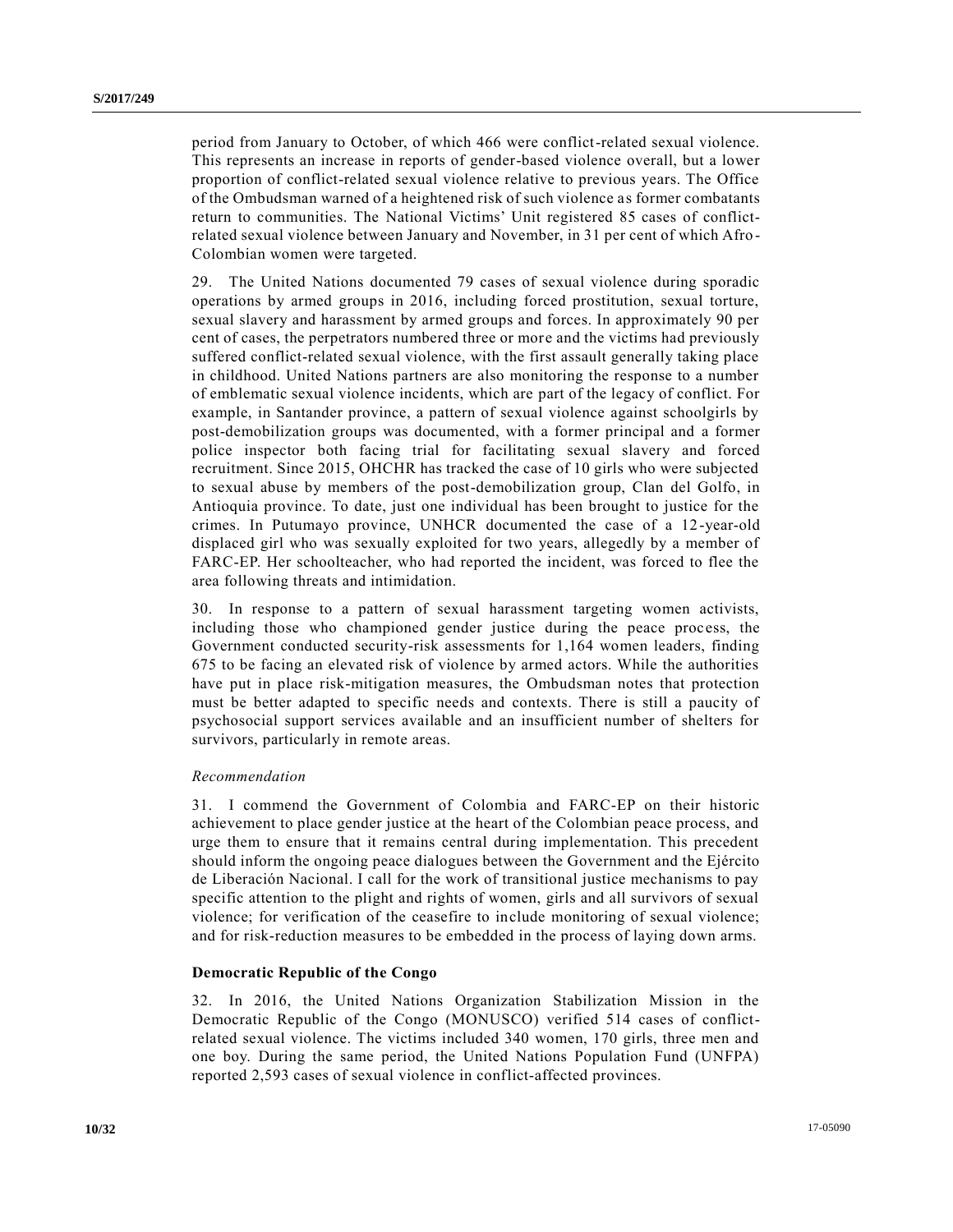33. The majority of perpetrators were non-State armed groups, who were responsible for 68 per cent of verified incidents. Among these groups, the Force de résistance patriotiques de l'Ituri was responsible for 20 per cent of incidents occurring mainly during attacks on villages and ambushes in Ituri Province. Mai Mai Raia Mutomboki combatants were responsible for 18 per cent of reported cases overall, raping 90 women and girls in four separate attacks between January and November in North and South Kivu provinces. Mai Mai Simba factions remained active at mining sites in the Mambasa territory of Ituri province and were liable for 4 per cent of reported incidents of conflict-related sexual violence. MONUSCO separated 40 girls from armed groups, all of whom reported being subjected to rape, sexual slavery, forced marriage or other forms of sexual violence.

34. Government security forces were responsible for the remainder of verified incidents, with 27 per cent of these violations attributed to the Armed Forces of the Democratic Republic of the Congo (FARDC). The Congolese national police and members of the Congolese national intelligence agency were responsible for 5 per cent of cases. In order to foster prevention and improve the response, FARDC continues to implement its action plan to combat sexual violence. In 2016, 193 military field commanders signed undertakings to prevent and address sexual violence and 200 commanders were trained on their legal obligations.

35. The United Nations documented 100 convictions of members of the State security forces for sexual violence crimes in 2016. Verdicts were also handed down in cases involving four combatants affiliated with the then *Mouvement du 23 Mars* for rape and three Nyatura combatants for sexual slavery. Arrests were also made in cases of sexual violence against children in Kavumu, South Kivu. On 17 March, a witness was assassinated following his testimony in the case. Human rights defenders supporting sexual violence trials have also reported intimidation by the authorities in South Kivu province. The Ministry of Justice and Human Rights and military judicial authorities, with the assistance of the Team of Experts, UNDP, MONUSCO and the International Center for Transitional Justice, prioritized 26 of the gravest cases of conflict-related sexual violence for prosecution.

36. Several mass rape incidents dating back to 2010, such as the Walikale, Bushani, and Kalambahiro cases, remain unresolved, with arrest warrants still unexecuted, with the exception of that for Séraphin Lionso, whom the Government arrested in connection with the Walikale mass rape of 387 victims. Other members of his group, the Mai Mai Cheka, remain active in the conflict and continued to commit rapes in 2016. On 29 July, my Special Representative again urged the Government to act on the arrest warrant against Ntabo Ntaberi Cheka, the leader of the group. Judicial awards of reparations to rape victims, for which the State is liable, remain unpaid.

37. With respect to service delivery, the United Nations Children's Fund (UNICEF) and partners in North and South Kivu provided medical, psychosocial, legal and socioeconomic reintegration support to 1,410 survivors of rape by combatants. Despite ongoing efforts by the Government and partners, challenges remain in providing multisectoral assistance to survivors in the east, owing to the limited reach of national institutions. In particular, access to post-exposure prophylaxis, treatment for sexually transmitted infections and mental health support is inadequate. In October, the Personal Representative of the President on Sexual Violence, in partnership with the United Nations, convened a high-level conference in Kinshasa to evaluate progress made on implementing the joint communiqué by my Special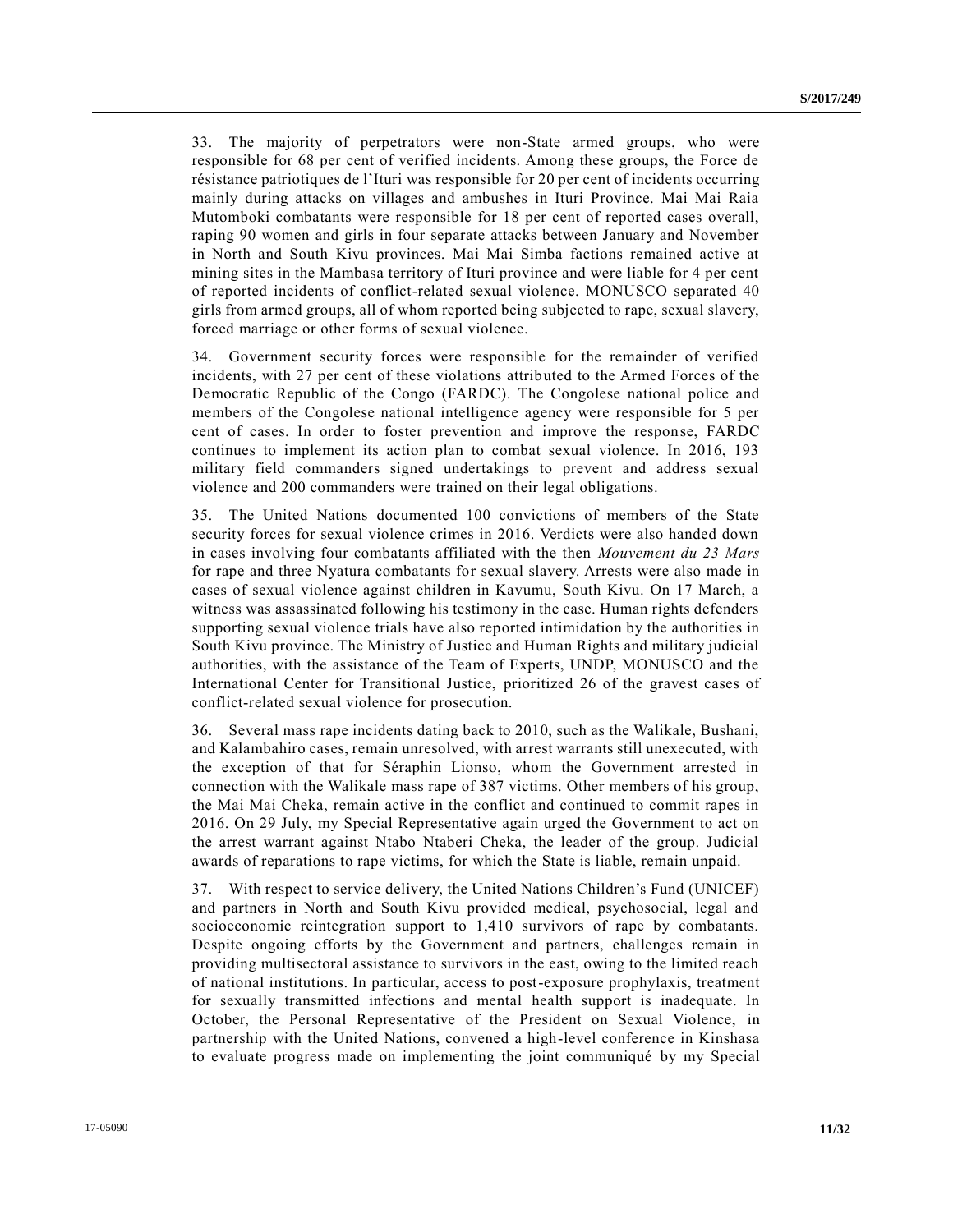Representative and the Government on sexual violence in conflict, resulting in a three-year road map of national priorities (2017-2019).

#### *Recommendation*

38. I urge the Government of the Democratic Republic of the Congo to sustain its efforts to combat sexual violence, including by bringing perpetrators to justice irrespective of rank or affiliation, ensuring that victims and witnesses are protected and that reparations are paid. I call on the authorities to implement action plans for the army and police, as well as the road map of priorities, and to scale up services, including socioeconomic reintegration support.

# **Iraq**

39. Since the rise of Islamic State in Iraq and the Levant (ISIL/Da'esh) in 2014, civilians have been subjected to sexual violence on a horrific scale, notably during the brutal attacks by ISIL on Mosul, Sinjar, Tall'Afar and the Ninewa plains in the north. In the context of ongoing military operations, launched in October 2016, to reclaim Mosul and its environs, the United Nations Assistance Mission for Iraq continues to receive reports of such violations committed by ISIL, primarily against women and girls from ethnic and religious minority groups. According to declaration in October by the Director of Yazidi Affairs in the Kurdistan region of Iraq, 971 Yazidi women and girls have been freed from ISIL, while 1,882 remain enslaved in territories under its control in both Iraq and Syria. Another official noted that ISIL has forcibly transferred a number of Yazidis from Mosul to Raqqah (Syria). Such statements corroborate reports of trafficking, including the sale and trade of women and children, as well as the use of sexually enslaved women as human shields by ISIL during the Mosul operations.

40. Obtaining data on such crimes is complicated by ongoing military operations and social factors such as fear of stigmatization. New challenges have emerged, including the need to address the status of children born to rape survivors and to reintegrate survivors into their communities. Meeting these challenges will require both legislative action and engagement with religious and community leaders to encourage the acceptance of survivors and their children. This will be a critical component of broader intracommunity and intercommunity reconciliation. Addressing the consequences of conflict-related sexual violence will require a scaling-up of resources for psychosocial services and for the proper documentation of crimes, as the reign of terror by ISIL recedes and its impact on communities becomes clearer.

41. To this end, several United Nations agencies are supporting the authorities to address conflict-related sexual violence in three key areas, namely: building capacity for the delivery of multisectoral services; fostering community resilience to prevent and mitigate violence and harmful traditional practices; and strengthening coordination and advocacy. To complement these efforts, on 23 September, the United Nations signed a joint communiqué with the Government to prevent and addre ss conflict-related sexual violence. The joint communiqué covers six priority areas: legislative and policy reform; accountability; services and reparations; engaging religious and tribal leaders, civil society and women's groups; integrating gender considerations into counter-terrorism measures; and awareness-raising. My Special Representative visited Iraq in February 2017 to advance the implementation of those commitments.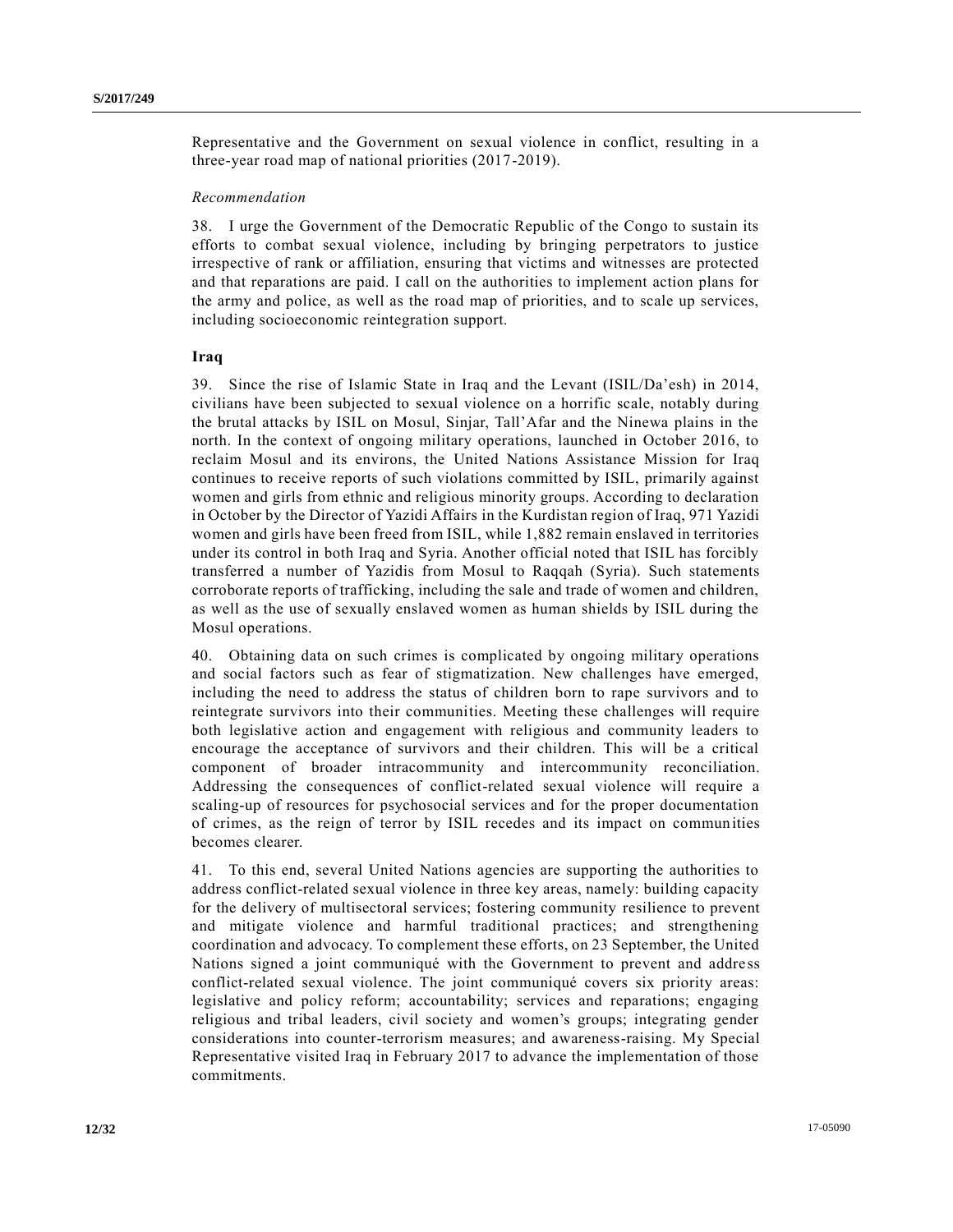#### *Recommendation*

42. I call upon the Government of Iraq to ensure that allegations of sexual violence are investigated and prosecuted and that services are scaled up to meet the needs of survivors, including through the establishment of safe houses and shelters, operated in collaboration with women's civil society groups. I further urge the authorities to integrate a gender perspective into counter-terrorism strategies.

# **Libya**

43. Sustained violence and conflict across Libya, in a context of acute political instability, continued to exacerbate the plight of civilians, with the situation of migrants raising particular concerns. Libya remains a country of transit, with 162,895 arrivals to Italy by sea recorded by UNHCR in 2016. In the course of their journey, women and girls are often exposed to sexual violence by some parties to the conflict, as well as by smugglers, traffickers and other criminal groups. They also face threats and incidents of sexual violence when held, sometimes for months, in detention centres under poor conditions. Groups pledging allegiance to ISIL have been involved in the abduction and sexual abuse of women and children. Testimony from women released from ISIL captivity, following military operations in Sirte, reveals a pattern of sexual assault and slavery, particularly against migrants. Some of the survivors a re pregnant as a result of rape. Women and children rescued from ISIL captivity have routinely been detained by the authorities in Jawiya prison in Misrata, in precarious conditions of overcrowding, without women guards. In this context, a 16-year-old Eritrean girl reported that the detaining authorities denied her access to an abortion, despite her informing them that she had been raped by an ISIL fighter.

44. According to the United Nations Support Mission in Libya, women's rights defenders, both in Libya and in exile, have received threats of sexual and other violence. A video showing the gang rape of a woman by a militia operating in Tripoli known as the Awashir Brigade, was widely circulated, provoking public outrage. The suspected perpetrator has since been detained; however, the failure to prevent such acts of sexual violence was among the reasons cited by the former Deputy Prime Minister, Musa al-Koni, for his resignation in early 2017.

#### *Recommendation*

45. I call upon the authorities to review the migration policy of Libya and adopt protection measures to mitigate the risk of sexual violence in the context of immigration detention; to implement Security Council resolution [2331 \(2016\)](http://undocs.org/S/RES/2331(2016)) by ensuring that those who escape from ISIL captivity are recognized and supported as victims of terrorism; and to prosecute perpetrators of conflict-related sexual violence and provide reparations to victims in line with Decree No. [119 \(2014\).](http://undocs.org/S/RES/119(2014))

# **Mali**

46. The ongoing crisis in the northern and central regions, combined with a lack of services, limited humanitarian access, stigma and fear of reprisals continues to impede reporting of conflict-related sexual violence. Few survivors file legal complaints or seek care, owing to a lack of confidence in legal and medical institutions following instances of rapists being released from custody and complainants being pressured to drop their cases. In January 2016, the suspect in a case concerning the alleged sexual assault of 19 children was released from custody.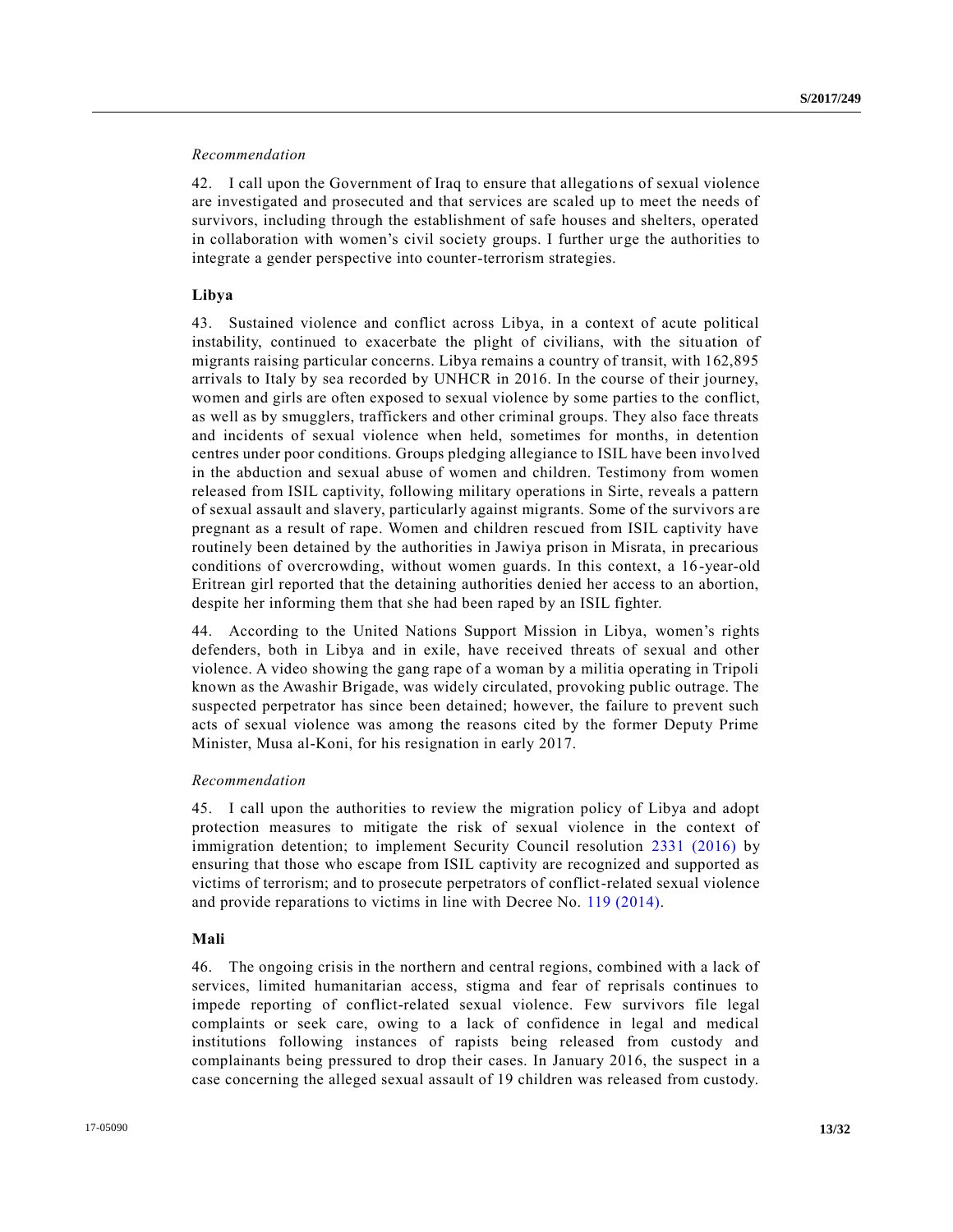In the region of Gao, the parents of a young victim were forced by the examining magistrate to withdraw their complaint and settle the case out of court. In the case of a gang rape allegedly committed by three members of the Malian Defence and Security Forces in Timbuktu, the victim's father initially filed a complaint, but withdrew it shortly afterwards without explanation.

47. The United Nations Multidimensional Integrated Stabilization Mission in Mali (MINUSMA) investigated 23 cases of conflict-related sexual violence in 2016, including rape, gang rape, forced prostitution, sexual slavery and forced marriage. One of the cases was perpetrated by three members of the Malian Defence and Security Forces, four by elements of the Groupe d'autodéfense des Touaregs Imghad et leurs alliés, and the others by civilians. Ten of the victims were members of the Bella community, an ethnic group that has long suffered discrimination. The incidents took place in the regions of Gao, Timbuktu and Kidal and in a refugee camp in Mauritania. Humanitarian service providers also recorded five sexual assaults by elements of the Malian Defence and Security Forces, a case of sexual violence by members of the Mouvement pour l'unicité et le jihad en Afrique de l'Ouest, and another by the Mouvement national pour la libération de l'Azawad.

48. Efforts were made to engage the parties in 2016. In April, my Special Representative visited Mali to assess the situation and agree on a joint communiqué with the Government as a basis for cooperation in addressing sexual violence. The joint communiqué has not yet been agreed by the authorities. However, on 30 June, the President of the Plateforme des mouvements du 14 juin 2014 d' Alger signed a unilateral communiqué in which he committed to work with the leaders of the Coordination des mouvements et forces patriotiques de résistance, Mouvement arabe de l'Azawad and the Groupe d'autodéfense Touaregs Imghad et leurs alliés to accelerate efforts to prevent and punish sexual violence within their ranks.

49. Resistance to changing traditional practices continues to hamper efforts to criminalize all forms of sexual and gender-based violence. The Government has therefore worked with the United Nations to conduct sensitization sessions with religious leaders, prompting some to commit publicly to supporting new laws and to speaking out against sexual violence. Support provided by MINUSMA to the Ministry of Justice has led to the investigation of a number of alleged rapes. Nonetheless, progress remains slow in relation to cases of sexual violence committed by extremist groups in 2012, with just 37 of the 80 victims having been heard by a magistrate. Initiatives by the Peacebuilding Fund have enhanced confidence in the justice system, resulting in an increase in the cases of sexual violence that are brought to court in Gao and Timbuktu from just 1 per cent to almost 14 per cent. The Fund has supported the establishment of *cases de la paix* (peace huts) in northern Mali, which provide safe havens where survivors can receive psychosocial and medical support. In 2016, MINUSMA initiated several projects to facilitate the economic reintegration of survivors, including quick impact projects to impart income-generating skills.

#### *Recommendation*

50. I urge the Government of Mali to adopt legislation prohibiting all forms of sexual violence; to ensure the timely investigation of cases, the protection of victims, witnesses and their families, the vetting of past perpetrators from the armed and security forces; and to sign a joint communiqué with my Special Representative to enable a more structured response.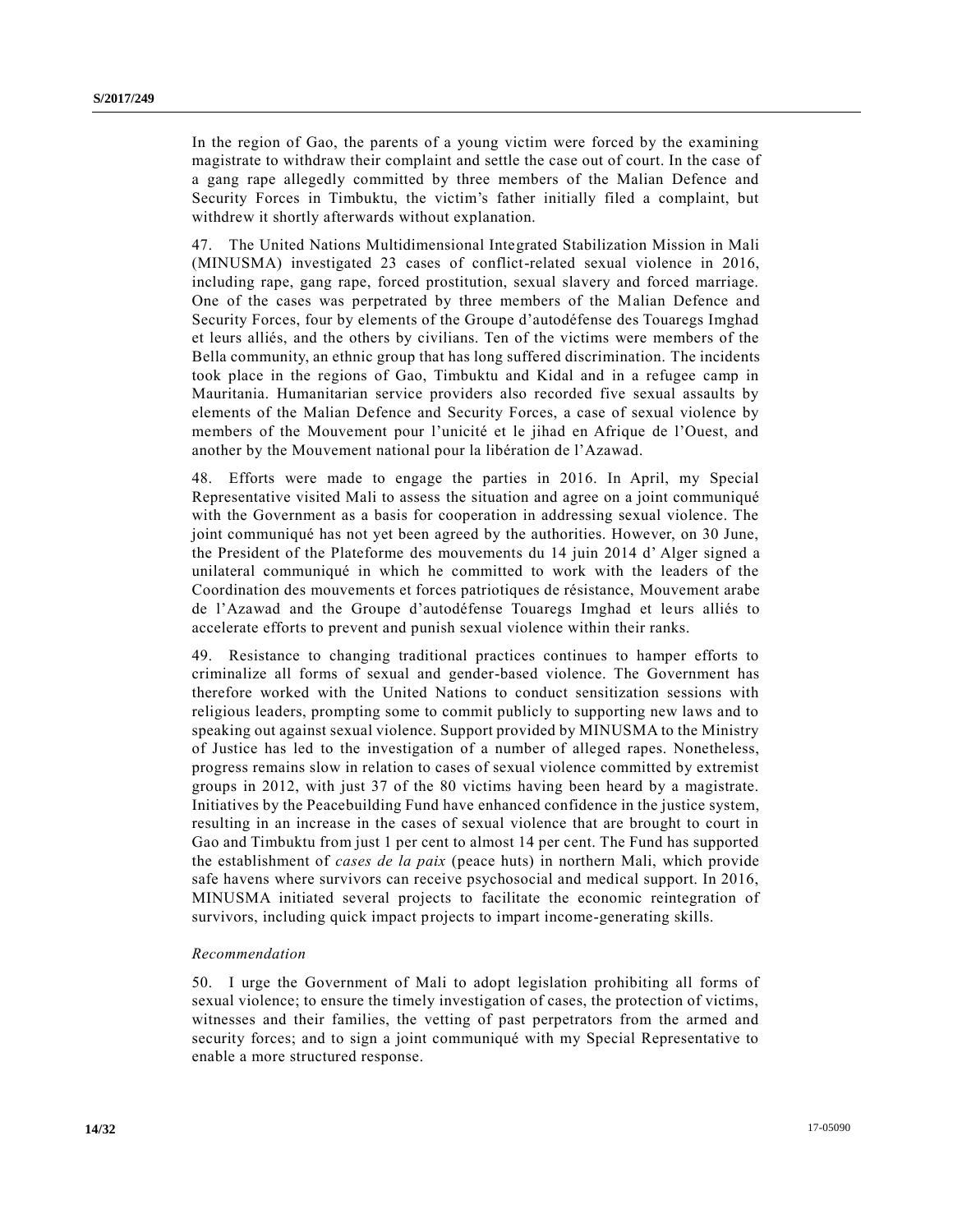#### **Myanmar**

51. Sexual violence continues to be underreported in Myanmar owing to entrenched discrimination, fear of retaliation, limited access to services, and a lack of trust and confidence in the police and judicial system. Barriers to accountability are even greater when sexual violence is committed by members of the national security forces. On 9 October 2016, operations were launched in Northern Rakhine State in response to attacks against border guard police in the region, with numerous allegations of human rights violations, including sexual violence, reported against the Rohingyas (an ethnic Muslim minority) by the Myanmar Armed Forces (the Tatmadaw), the Border Guard Police Force, and the Police Force of Myanmar. An estimated 66,000 civilians have fled to Bangladesh following the operations. On the basis of first-hand information from those who had crossed the border, OHCHR reported in February 2017 that more than 50 of the 100 women and girls interviewed described having been subjected to rape, gang rape or other forms of sexual violence, apparently employed systematically to humiliate and terrorize their community. Some of the rapes were carried out in front of relatives, as well as to punish women for their perceived support for "insurgents", who are often male family members. Only those survivors who managed to cross the border have been able to access care.

52. Despite the *Emergency Treatment of Patients Law* (2014), which waived mandatory reporting by service providers to the police in cases of sexual violence, the practice persists, further inhibiting reporting and response. The risk of sexual violence linked with conflict and displacement, notably in Kachin and Northern Shan States, is compounded by a lack of educational and employment opportunities. This physical and economic insecurity leaves civilians, particularly those who are internally displaced, at heightened risk of trafficking, including for the purposes of forced marriage and sexual exploitation.

#### *Recommendation*

53. I urge the Government of Myanmar to facilitate humanitarian access to Northern Rakhine State, including to assist survivors of sexual violence. To ensure that there is no impunity for such crimes, I reiterate calls made by the Committee on the Elimination of Discrimination against Women in 2016 to repeal immunity provisions for members of the security forces. I also call upon the authorities to ensure the implementation of the *Emergency Treatment of Patients Law* (2014), and to harmonize the domestic definition of rape, which derives from the Penal Code of 1860, with current international standards.

# **Somalia**

54. Widespread sexual violence continues to be a feature of protracted conflict in Somalia. Internally displaced women and girls and members of minority clans remain the most vulnerable, owing to a lack of preventive measures, limited access to justice and weak clan protection. Large population movements, such as the return of over 30,000 Somali refugees from Kenya, have also increased the vulnerability of women and girls on the move.

55. Between January and September 2016, the United Nations verified information on conflict-related sexual violence against 200 girls and 1 boy. The violations were attributed to unknown armed elements (55), clan militia (60), Al-Shabaab (21), Ahl al-Sunna wal-Jama'a (3), and the Somali National Army (59). Three rapes of girls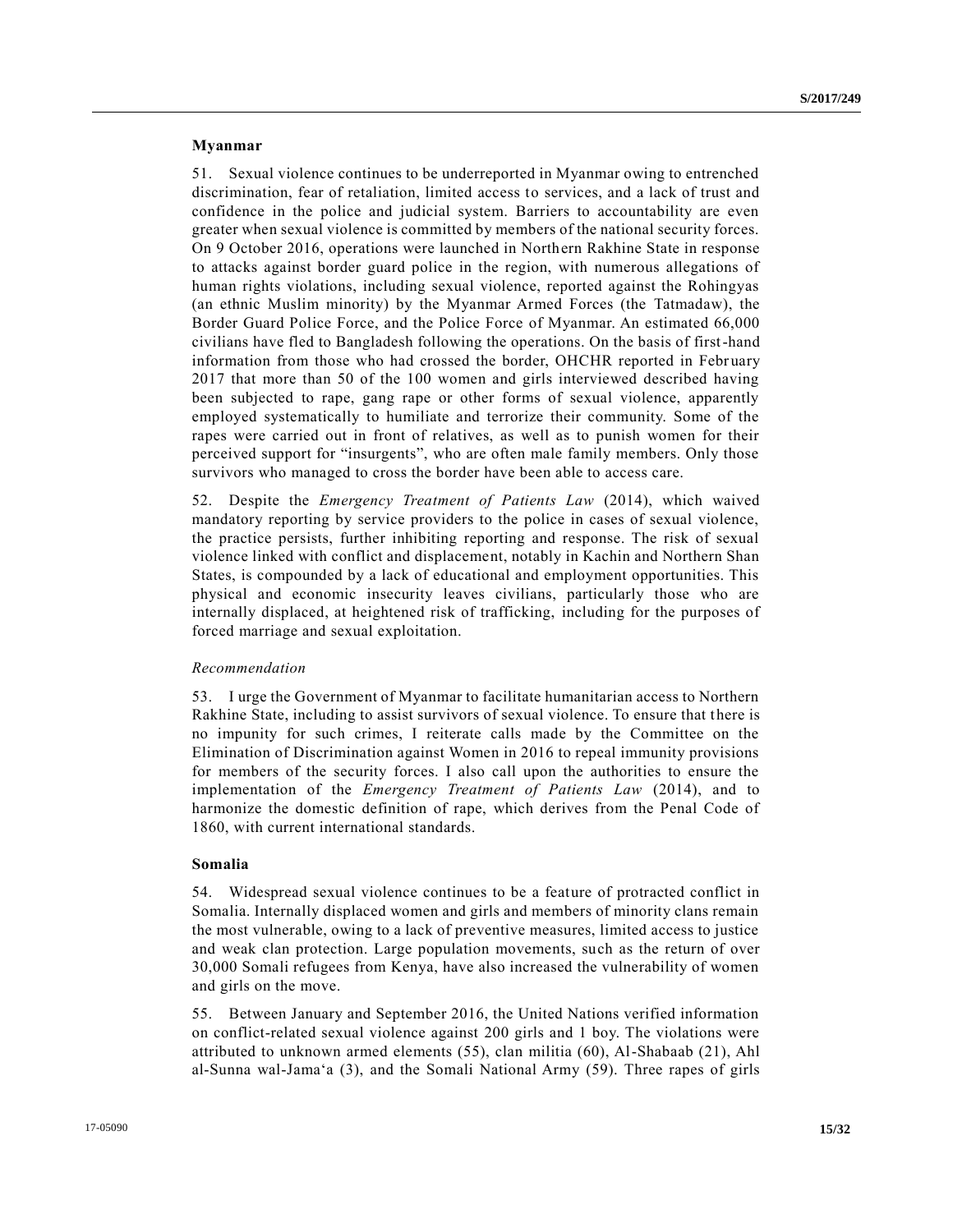were also attributed to the African Union Mission to Somalia, as addressed in my report (A/71/818). In the last quarter of 2016, the United Nations Assistance Mission in Somalia documented 14 incidents of conflict-related sexual violence, including five gang rapes, allegedly committed by Al-Shabaab, the Interim South-West Administration of the Puntland Army, and the Somali national police. The perpetrators were prosecuted in two of those cases, while in three others the suspects were released owing to clan pressure or lack of evidence. Al-Shabaab responded to the rape of a boy by one of its fighters by summarily stoning the perpetrator to death.

56. The pattern of forced marriage of women and girls to militants persisted in 2016, with 13 incidents documented involving Al-Shabaab, Ahl Sunna Wal-Jama'a, and soldiers of the Somali National Army. An emerging trend during the reporting period involved the authorities subjecting the relatives and wives of alleged Al-Shabaab members to collective punishment, including extrajudicial executions, sexual violence and arbitrary arrests. The authorities justify such treatment on the grounds that the relatives of Al-Shabaab members support the insurgency by providing information and thus constitute a threat. A similar phenomenon is affecting children separated from Al-Shabaab, as reported by the Monitoring Group on Somalia and Eritrea (see S/2016/919), which documented allegations of sexual abuse against detainees at the Mogadishu Serendi camp, including in the context of intelligence gathering. Reported threats of sexual assault in settings such as the Mogadishu central prison and facilities overseen by the National Intelligence and Security Agency were also received by the United Nations.

57. A sexual offences act was adopted in Puntland on 20 August, and sexual offences bills are awaiting passage by Parliament in Somalia and Somaliland. A protocol for the clinical management of rape is in place to enhance the quality of care and 17 "one-stop centres" have been established across the country. The protocol includes referrals to safe houses, which provided temporary protection to 61 survivors during the first half of 2016. Other efforts to address sexual violence include the provision of free legal services and the establishment of mobile courts. Despite these improvements, obtaining convictions remains a challenge: families tend to withdraw complaints in favour of reaching settlements outside the formal system, which benefits clans rather than survivors. In response, the Government has developed a traditional dispute resolution policy to encourage sexual violence cases to be brought before the courts. The establishment in 2016 of the Women and Child Protection Unit within the police, in line with a new approach that aims to bolster gender balance and capacity, is another positive development.

#### *Recommendation*

58. I urge the Government to adopt the sexual offences bills and to strengthen reporting mechanisms on sexual violence. I also urge the Government to implement Security Council resolution [2331 \(2016\)](http://undocs.org/S/RES/2331(2016)) by ensuring that women and children separated from Al-Shabaab receive support as victims of terrorism, rather than being treated as threats or intelligence assets.

# **South Sudan**

59. Since December 2013, South Sudan has been riven by conflict. Widespread and systematic sexual violence has been used as a tactic of war to terrorize and persecute populations in a manner that indicates its ethnic, as well as political, undertones. The latest wave of unrest resulted in almost two million people being displaced internally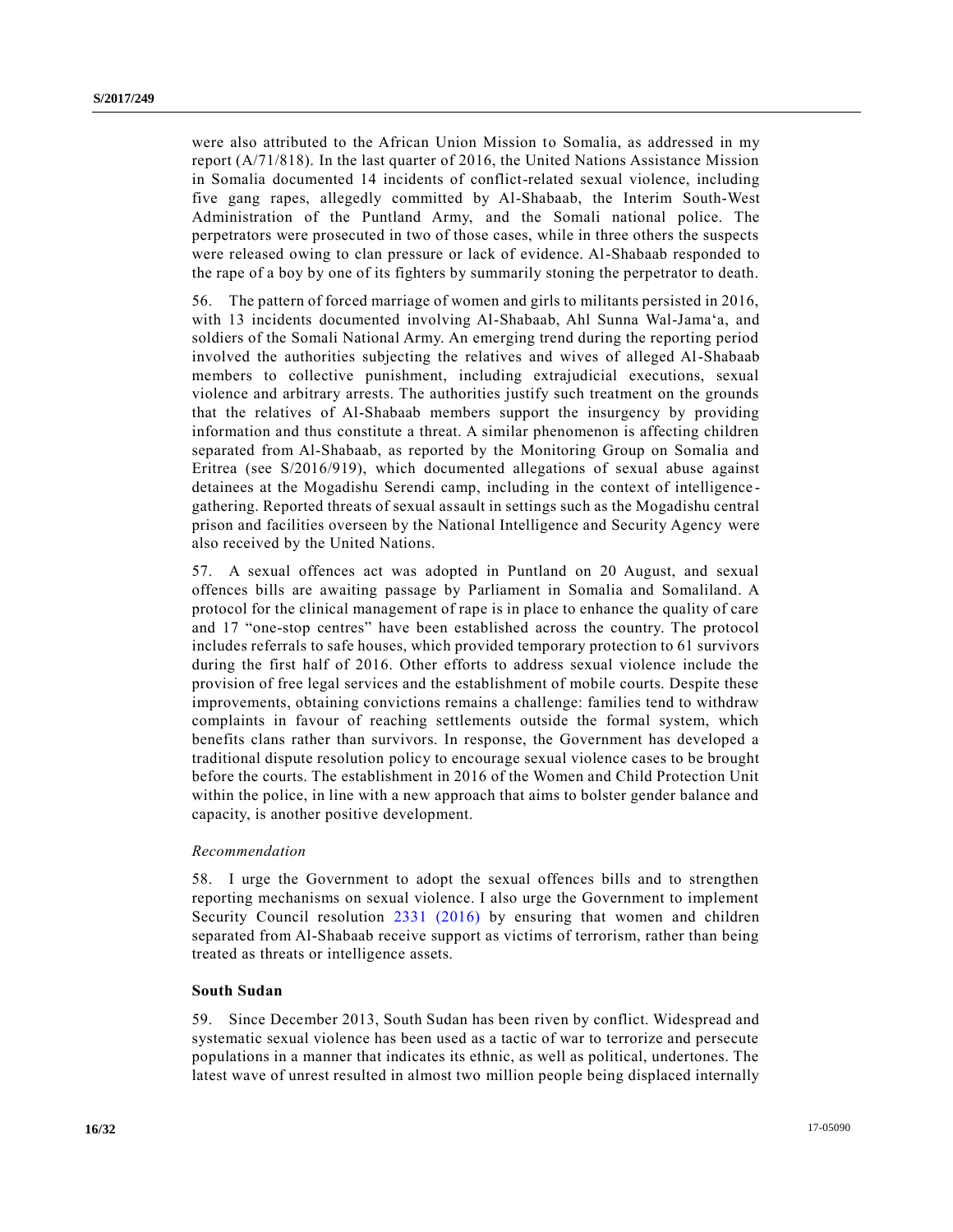and over one million fleeing across borders, exacerbating the risk of sexual violence by militias, armed youth and elements of the security forces. Fear spread by sexual violence causes women to restrict their movements, impeding livelihood activities. The situation is exacerbated by the proliferation of small arms and light weapons. Pervasive impunity has normalized extreme patterns of violence, as national institutions are unable to effectively prosecute rape or provide remedies. The weakness of the formal justice system has increased reliance on traditional mechanisms, which generally do not regard rape as a grave crime, and routinely settle cases by ordering victims to marry perpetrators.

60. In 2016, the United Nations Mission in South Sudan (UNMISS) documented 577 incidents of conflict-related sexual violence, including rape, gang rape and sexual slavery. The survivors included 57 girls, several of whom were below 10 years of age, with two being less than one year old. In addition, service providers recorded 376 cases of sexual violence, of which 157 were forced marriage, with State and non-State armed actors among the alleged perpetrators. Overall trends point to an alarming increase in the number of rapes, with 20 per cent more victims seeking services following sexual assault. The period under review also saw a 32 per cent increase in the number of cases of gender-based violence perpetrated by men in uniform, as compared with 2015. In addition, cases of abduction for the purpose of sexual slavery more than doubled. The pattern of perpetrators and victims coming from rival ethnic groups persists, with insults often levelled, during attacks, at the victim's ethnicity or perceived allegiance.

61. The greatest frequency and severity of recorded crimes occurred in July 2016, in connection with active hostilities. Ethnic targeting, together with that of pregnant women, children and the elderly, in violation of social taboos, indicates that sexual violence is being used as part of retaliation strategies intended to punish communities. Reports also implicate the South Sudanese National Police Service in a number of violations. Of the cases of conflict-related sexual violence recorded by UNMISS, 217 were committed between 8 and 25 July, with most occurring at Sudan People's Liberation Army checkpoints near camps, which are designated as protection of civilians sites. Those affected were generally displaced Nuer women and girls, with the majority of perpetrators being members of the Sudan People's Liberation Army, although some women also reported attacks by armed youth affiliated with the Sudan People's Liberation Movement/Army-in-Opposition. One mass rape incident involving 16 women and 12 girls occurred at a Sudan People's Liberation Army checkpoint two kilometres from United Nations House. Survivors reported that, in some villages, the Sudan People's Liberation Army used sexual violence to punish women who refused to provide information on the whereabouts of their male relatives, accusing them of supporting the opposition. In this connection, UNMISS documented three cases of gang rape, involving three women, with one of the victims being 70 years of age. Also linked with the July clashes in Juba was an episode that generated widespread media attention, in which Sudan People's Liberation Army soldiers attacked the Terrain compound housing international humanitarian workers, looting, threatening and harassing residents. Several women were dragged out of hiding and raped or gang-raped by soldiers, some of whom were just 15 years of age. The effect of intimidation against female humanitarian workers has been to limit outreach and service delivery. In September, 30 women were sexually assaulted in Juba near protection of civilians sites. Several incidents were also documented in November in Central Equatoria State, allegedly perpetrated by Sudan People's Liberation Army soldiers.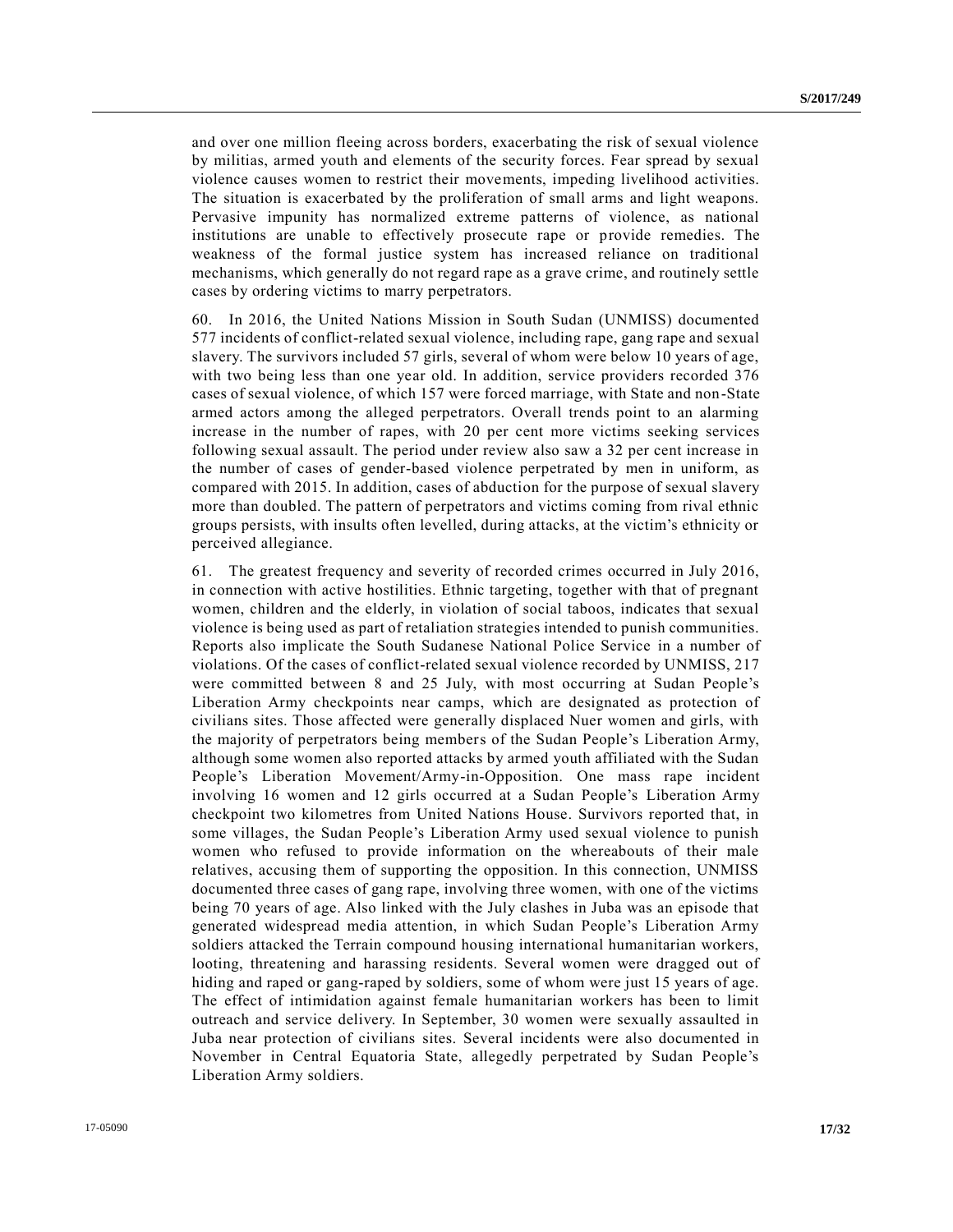62. Despite preventive measures by UNMISS, conflict-related sexual violence persists in proximity to protection of civilians sites. Arms bearers prey upon displaced women when they leave camps to fetch firewood, tend fields or access marketplaces, often raping them and confiscating their goods. In one such incident, in Western Bahr el-Ghazal State, a pregnant woman was gang-raped at gunpoint by four Sudan People's Liberation Army soldiers, who attacked her at night while she was returning to camp. Other allegations of sexual violence against internally displaced women by Sudan People's Liberation Army soldiers were recorded during hostilities in Central Equatoria. Women were sexually harassed and enslaved, with some reportedly held for over four months, during which time they witnessed the killing of other sexually enslaved women. In a challenging operational environment, UNMISS has enhanced early-warning systems, facilitated the supply of food and fuel, patrolled high-risk areas, established weapons-free zones around camps, and negotiated the replacement of soldiers at checkpoints with police officers, which has reduced the frequency of sexual assault. The United Nations has also made efforts to ensure that rape kits are stocked and medical personnel are trained on the clinical management of rape. My Special Representative and her Team of Experts have engaged with the parties to reinforce individual and command responsibility for preventing and punishing sexual violence and to develop an implementation plan focused on accountability and the protection of victims, witnesses and service providers. Despite commitments made by both parties, sexual violence has increased in severity and scale. Successive ceasefire agreements since 2014 have failed to curb the behaviour of combatants, and sexual violence continues to deepen insecurity, delaying peace and reconciliatio n.

#### *Recommendation*

63. I urge parties to the conflict in South Sudan to implement the commitments made in their respective communiqués to end conflict-related sexual violence, to ensure the effective functioning of special protection units on sexual and genderbased violence in the police, to hold perpetrators to account and to respect the sanctity of protection of civilians sites.

#### **Sudan (Darfur)**

64. Patterns of widespread and systematic sexual violence have devastated the lives and livelihoods of women and girls in Darfur over the past 13 years, and the perpetrators continue to operate in a climate of impunity. As a consequence, the threat and terror of sexual violence continues to cast a shadow over everyday life, restricting women's freedom of movement. As in previous years, most attacks took place when women ventured to isolated areas to farm or collect firewood. While the active conflict is now primarily focused in the Jebel Marra area, localized intercommunal violence, militia activity and banditry have continued in the five states of Darfur. Sexual and gender-based violence remains a serious concern, in particular for vulnerable populations at camps for internally displaced persons.

65. In 2016, the African Union-United Nations Hybrid Operation in Darfur (UNAMID) documented 100 incidents of conflict-related sexual violence, affecting 222 victims, specifically 102 women, 119 girls and one boy. As in previous years, more than half the victims were children. The incidents included rape, gang rape, attempted rape, abduction for the purpose of sexual assault and sexual harassment. Ten per cent of these cases occurred during displacement. In 15 per cent of cases, the victims numbered two or more, as women and girls have tried to improve their safety by travelling in groups, although this seems to provide minimal deterrence with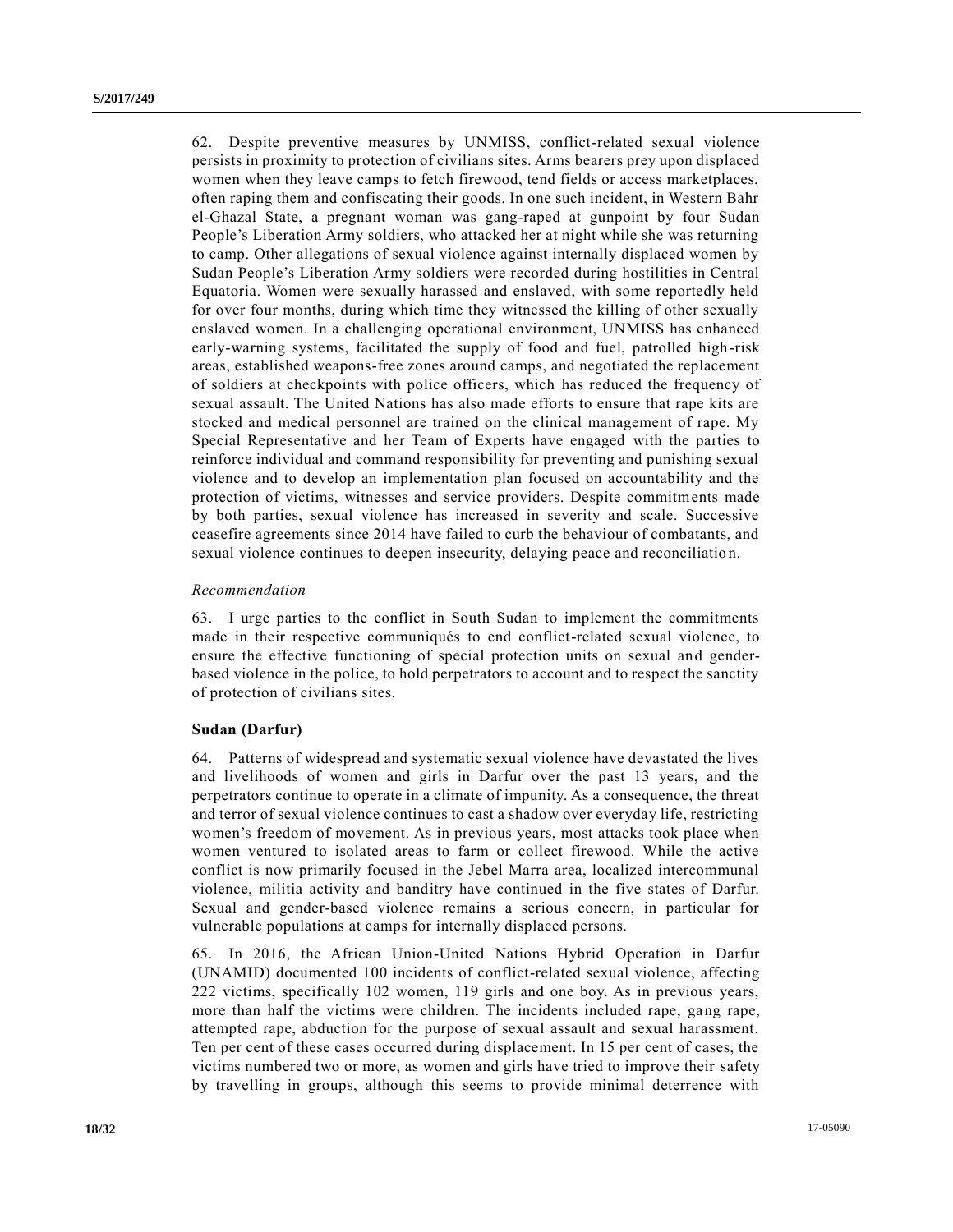regard to armed men. The incidents occurred primarily in North Darfur, Sortony, Tawilla, and Shangil Tobayi, coinciding with the presence of armed militia.

66. The largest number of cases (63 per cent) was recorded between January and June, as a result of hostilities between the Government and the Abdul Wahid faction of the Sudan Liberation rebel movement in Jebel Marra. During these operations, women were raped and abducted, with internally displaced women accounting for 67 per cent of the victims. In terms of the overall profile of the perpetrators, 96 per cent were described by victims and witnesses as armed men, of which 76 per cent were identified by victims as "armed Arab men" or "militia". Twenty per cent were identified as members of the security forces, namely the Sudanese Armed Forces, the Rapid Support Forces, the Central Reserve Police and border guards, including police officials. The remaining cases were attributed to unidentified assailants or civilians. The available data does not reflect the actual scale and magnitude of violations, which are underreported owing to stigma, fear of reprisals, community pressure, weak institutions and significant access restrictions.

67. Some important response initiatives were undertaken by the Government, including amendment of the Criminal Act to make a clear distinction between rape and adultery, and the expansion of the mandate of the Darfur Special Court to include rape. UNAMID has enhanced interactions with local communities, tailoring patrolling schedules to women's livelihood activities. UNICEF continued to support family and child protection units within the Sudan Police in Darfur, and UNFPA trained local service providers on the clinical management of rape and distributed rape kits through the Ministry of Health. The legally discontinued, but still widely upheld, requirement that victims obtain a specific form ("form 8") from the police in order to receive medical care deters reporting. In 2016, the United Nations verified 50 cases of conflict-related sexual violence, concerning 105 victims, reported to law enforcement officials. Investigations were opened in 6 of the cases, resulting in four arrests, of which three proceeded to trial. Government data indicates 112 reported cases of sexual and gender-based violence during 2016, of which 40 were brought to court, with 13 convictions. In 2015, the United Nations verified 45 cases reported to the police, leading to eight trials, and in 2014, 63 reports generated two convictions. As sexual violence cases are not consistently prosecuted, many communities resort to traditional settlements, which often decree that the victim should marry the perpetrator. In an encouraging development, in 2016, a court in West Darfur successfully convicted a police officer for the sexual exploitation of a minor. Despite the lasting impact of sexual violence on survivors, including those with children born as a result of rape, no reparations have been paid.

## *Recommendation*

68. I urge the Government of Sudan to ensure unhindered humanitarian access for the United Nations and its partners to affected communities, and to strengthen national institutions to deliver survivor-centred justice and services. Further to the listing of parties in the Sudan in the annex, I reiterate calls for the Government to facilitate a visit by my Special Representative and to develop a framework of cooperation to address conflict-related sexual violence.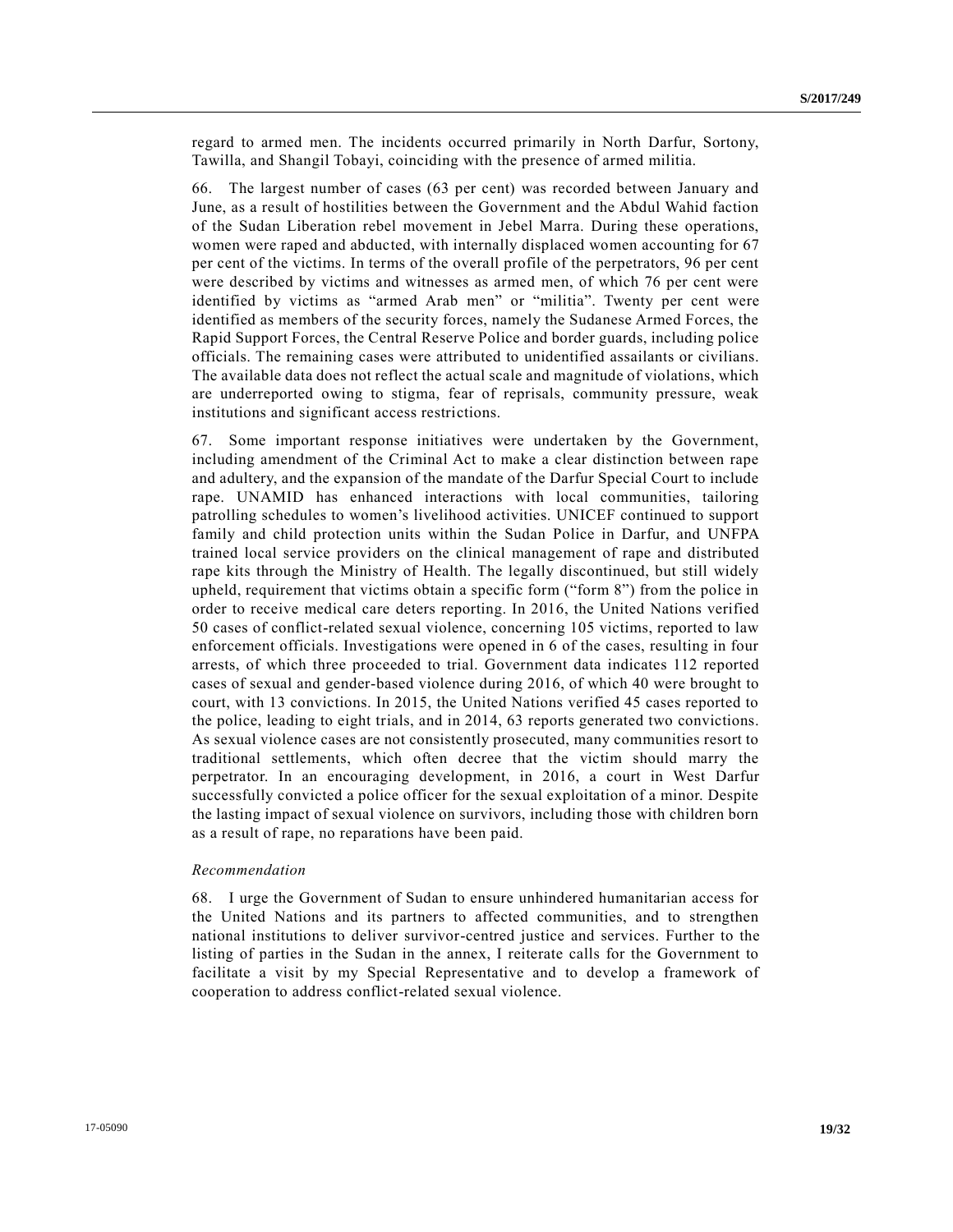#### **Syrian Arab Republic**

69. Sexual violence continues to be used by parties to the Syrian conflict as a systematic tactic of warfare, terrorism and torture. Women and girls have been most vulnerable in the context of house searches, at checkpoints, in detention facilities, after kidnapping by pro-Government forces, and at border crossings, while men and boys have been subjected to sexual violence during interrogations in Government-run detention centres. In areas controlled by ISIL, Syrian women and girls languish under severe restrictions, with their access to education and employment curtailed. Thousands of Yazidi women and girls who were captured in Iraq in August 2014 and trafficked to Syria continue to be held in sexual slavery, while new reports have surfaced of additional women and children being forcibly transferred from Iraq to Syria since the start of military operations in Mosul. As the conflict enters its seventh year, forced marriage, including successive temporary marriages, has become increasingly prevalent, placing adolescent girls at particular risk of rape, early and unwanted pregnancy and trauma. Women and children, who represent the vast majority of those internally displaced, have also experienced sexual exploitation in camps. Given social norms around honour and shame, the stigma associated with sexual violence causes acute humiliation to survivors, their families and communities. The parents or husbands of survivors often reject them in the wake of rape or because they assume that women and girls were raped while in detention. The lack of services and fear of retaliation has compelled many survivors to flee the country.

70. In neighbouring countries, which host approximately 80 per cent of Syrian refugees, financial resources have been largely depleted. Families have turned to harmful coping strategies, such as exploitative labour and the withdrawal of children from education to enter into employment or early marriage. While these coping mechanisms may help a family to meet its immediate needs, they often come at the cost of increased exposure to sexual violence. It also remains a challenge to register children whose fathers are missing, including children born to survivors of rape, which places them at heightened risk of statelessness. Women, adolescent girls and unaccompanied minors are also at risk of sexual exploitation and abuse by informal employers, landlords and criminal organizations, including forced prostitution and trafficking networks. Limited services are available to male survivors of sexua l violence, who may be at risk of arrest pursuant to laws that criminalize same -sex relations.

71. The establishment in 2016 of the Syrian Women's Advisory Board, to provide recommendations to the Special Envoy of the Secretary-General for Syria throughout the political process, recognized the importance of women's participation. In the intra-Syrian talks of 2016, the proportion of women in the main delegation was 20 per cent. In terms of accountability, although not a single sexual violence crime committed by parties to the conflict has been prosecuted, either in Syria or abroad, the adoption in December 2016 of resolution [71/248](http://undocs.org/A/RES/71/248) by the General Assembly, in which it calls for the establishment of an international, impartial and independent mechanism to support prosecution for the most serious crimes under international law, is an important development. In the terms of reference for the mechanism the need for dedicated expertise on sexual violence is noted.

#### *Recommendation*

72. I call on all parties to the Syrian conflict to immediately cease the use of sexual violence as a tactic of war or terrorism, and urge such crimes to be taken into account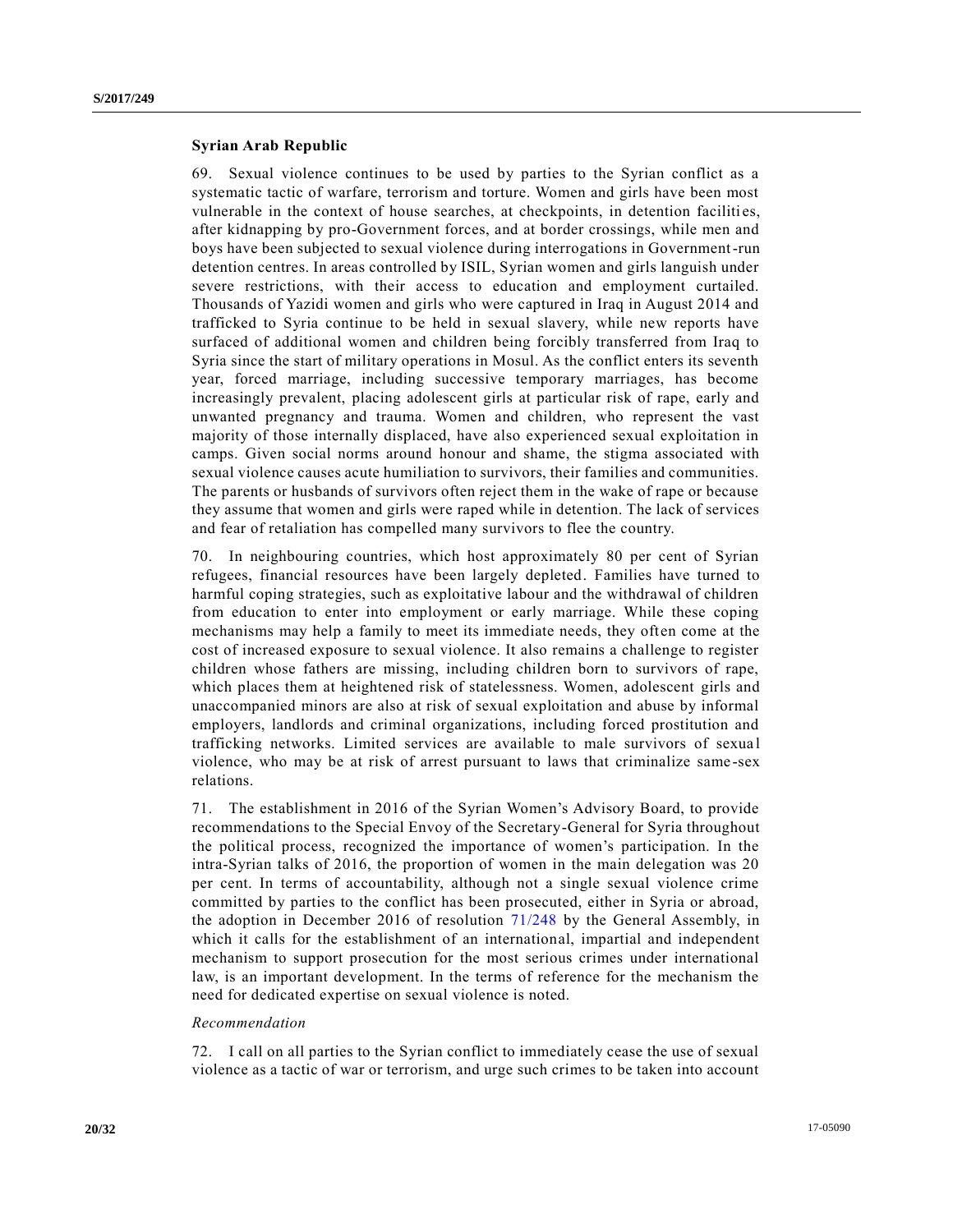in ceasefire agreements, political negotiations, peace processes and accountability initiatives. I encourage refugee-receiving countries to protect and support Syrian refugees who may have suffered sexual violence or be at risk of exploitation.

#### **Yemen**

73. Reports of sexual and gender-based violence increased in 2016, exacerbated by the protracted nature of the conflict, widespread insecurity and militarization, the breakdown of formal and informal protection mechanisms, as well as large -scale displacement. The massive internal displacement has given rise to negative survival strategies, in both displaced and host communities, such as child marriage and forced prostitution. Internally displaced women and girls, as well as migrants, refugees and asylum-seekers, are acutely vulnerable to sexual violence. Daily threats to their safety, including sexual harassment, restrict women's mobility and their ability to conduct livelihood tasks. There are concerns about possible linkages between migration, trafficking, and conflict-related sexual violence by armed groups, including violent extremist groups, operating in Yemen. However, such incidents are challenging to document as sexual violence in general is vastly underreported owing to shame, stigma and fear of retaliation, lack of service coverage, and the requirement that service providers refer cases to the police. The risk of honour crimes or tribal solutions to rape perpetuates the silence and underreporting.

# *Recommendation*

74. I urge the Yemeni authorities, with support from the international community, to address sexual violence, including forced/child marriage and forced prostitution, by establishing safe houses and providing material support to displaced households headed by women, girls or war widows.

# **IV. Addressing sexual violence crimes in post-conflict settings**

# **Bosnia and Herzegovina**

75. More than two decades after the end of the conflict, survivors of wartime sexual violence continue to suffer the enduring effects of that crime, including socioeconomic marginalization and stigma. This leaves many reluctant to register as victims and thus unable to access redress. The Government and the United Nations continue to implement the joint programme "Seeking Care, Support and Justice for Survivors of Conflict-Related Sexual Violence", which is aimed at enhancing the capacity of service providers, establishing a multisectoral referral system, harmonizing legislation and combating stigma. The new draft law on victims of torture in Republika Srpska in 2016 marked a major step forward for securing the rights of survivors of conflict-related sexual violence to services, justice and reparations, although safeguards need to be established to prevent registration from giving rise to stigma. The *Decision on Civilian Victims of War of Brcko District* was amended to remove the requirement that survivors must secure a criminal judgment before being eligible to access services. The past year also saw the integration of stigma-prevention efforts into the training of health and psychosocial support professionals, as well as innovative responses to stigma engaging re ligious groups. In 2016, 80 survivors of wartime sexual violence benefited from economic empowerment programmes. More than 60 survivors, including internally displaced persons and returnees, accessed free legal aid as a result of mobile teams being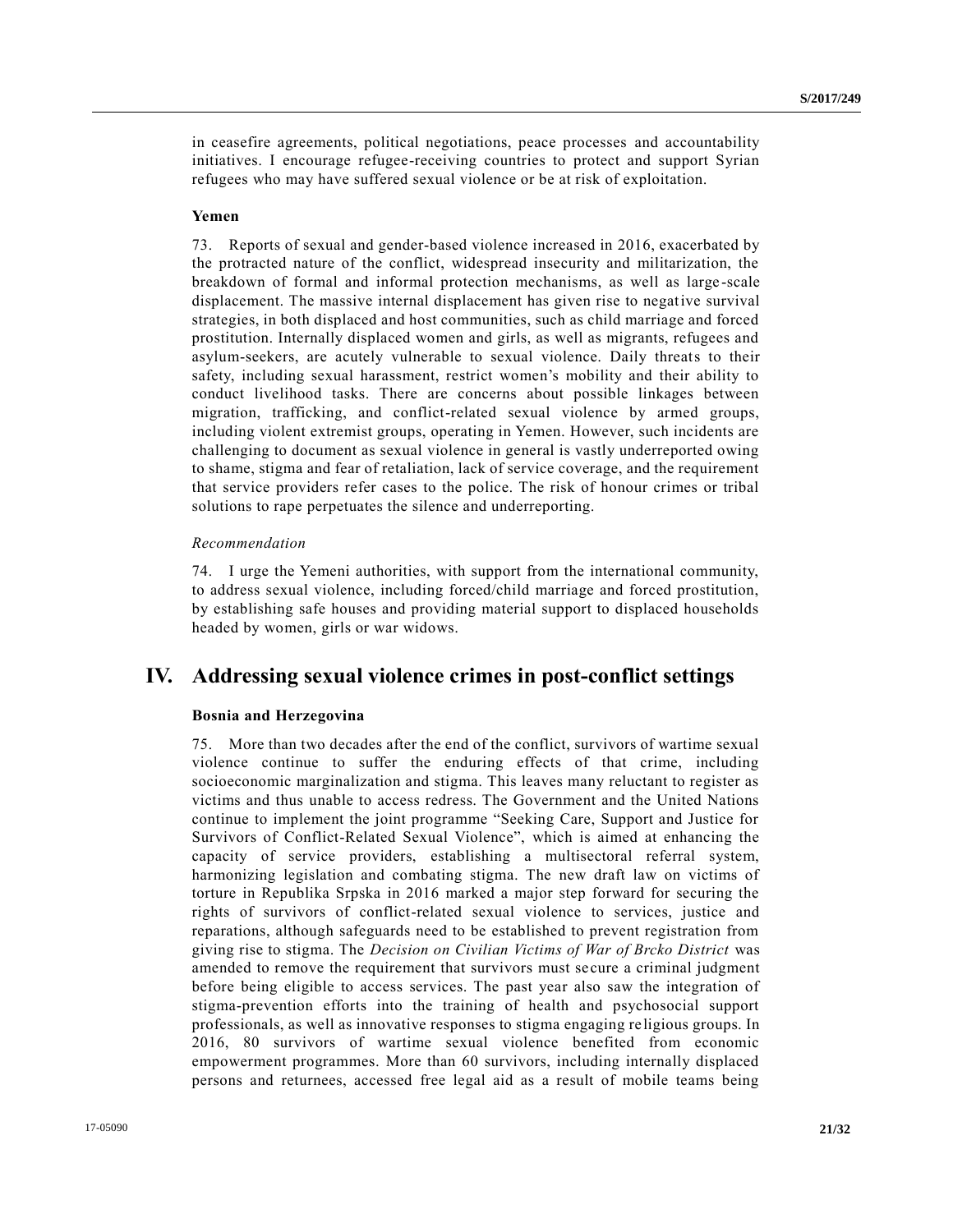deployed to remote areas. Entitlements still vary across entities and cantons, and the legal obligation to provide economic opportunities, including preferential employment, to sexual violence survivors remains largely unimplemented. Greater efforts are also needed to prevent retraumatization. In 2016, several survivors expressed fear of public identification and intimidation when requests to appear in court were sent to them via the regular postal system in a small village where the perpetrators also live.

#### *Recommendation*

76. I urge the authorities of Bosnia and Herzegovina to strengthen national institutions to uphold the rights of survivors of conflict-related sexual violence to services, including free legal assistance, reparations, housing and education for the children of rape survivors, and to allocate adequate resources for this purpose. I further encourage efforts to harmonize legislation to ensure that the rights of survivors and their children are consistently recognized, irrespective of where they re side.

#### **Côte d'Ivoire**

77. The wounds inflicted by the civil war in Côte d'Ivoire, and brought to light during the post-electoral crisis in 2010-2011, which saw a resurgence of sexual violence, have yet to fully heal. Nonetheless, the political situation has stabilized. The constitutional referendum of 30 October, and the parliamentary elections of 18 December both transpired peacefully, with no incidents of sexual violence reported. During a deployment of the Forces armées de Côte d'Ivoire to the Bouakan i region, in response to intercommunal clashes, a soldier attempted to rape an 11 -yearold girl. The military High Command responded immediately, requesting the United Nations Operation in Côte d'Ivoire (UNOCI) to provide in-situ training to the troops on the army's zero-tolerance policy. Following this intervention, no further incidents were reported in the region. Overall, across the country, UNOCI verified seven cases of sexual violence committed by FACI soldiers in 2016. In each instance, the victim was referred to a centre for medical and psychosocial support and judicial action was taken, resulting in three convictions.

78. Challenges remain with respect to prosecuting sexual violence crimes connected with the post-electoral crisis. None of the 196 cases of sexual violence documented by the National Commission of Inquiry, which occurred between October 2010 and May 2011, have been adjudicated. The only cases that are currently subject to national or international justice concern individuals affiliated with the former President, Laurent Gbagbo. For example, the trial of former first lady Simone Ehivet Gbagbo on charges of war crimes and crimes against humanity, including her alleged role in rapes and killings by pro-Gbagbo forces, commenced on 31 May in Abidjan. The perception of partial justice has contributed to entrenching and perpetuating sexual and gender-based violence across the country. During the reporting period, UNOCI recorded 62 cases of rape: 13 were gang-rapes and 46 of the victims were children. Forty-two of the alleged perpetrators were arrested, but only 15 have been tried and convicted. The Ministry of Justice and Human Rights issued two circulars in 2016 calling on judicial authorities to refrain from classifying rape as a lesser crime (misdemeanour), and reminding law enforcement officials that medical certificates are not mandatory. The report of the National Commission for Reconciliation and Compensation of Victims, presented to the President, Alassane Ouattara, on 19 April, included a consolidated list of victims of successive crises between 1990 and 2012, sparking concern that returning refugees, including survivors of conflict-related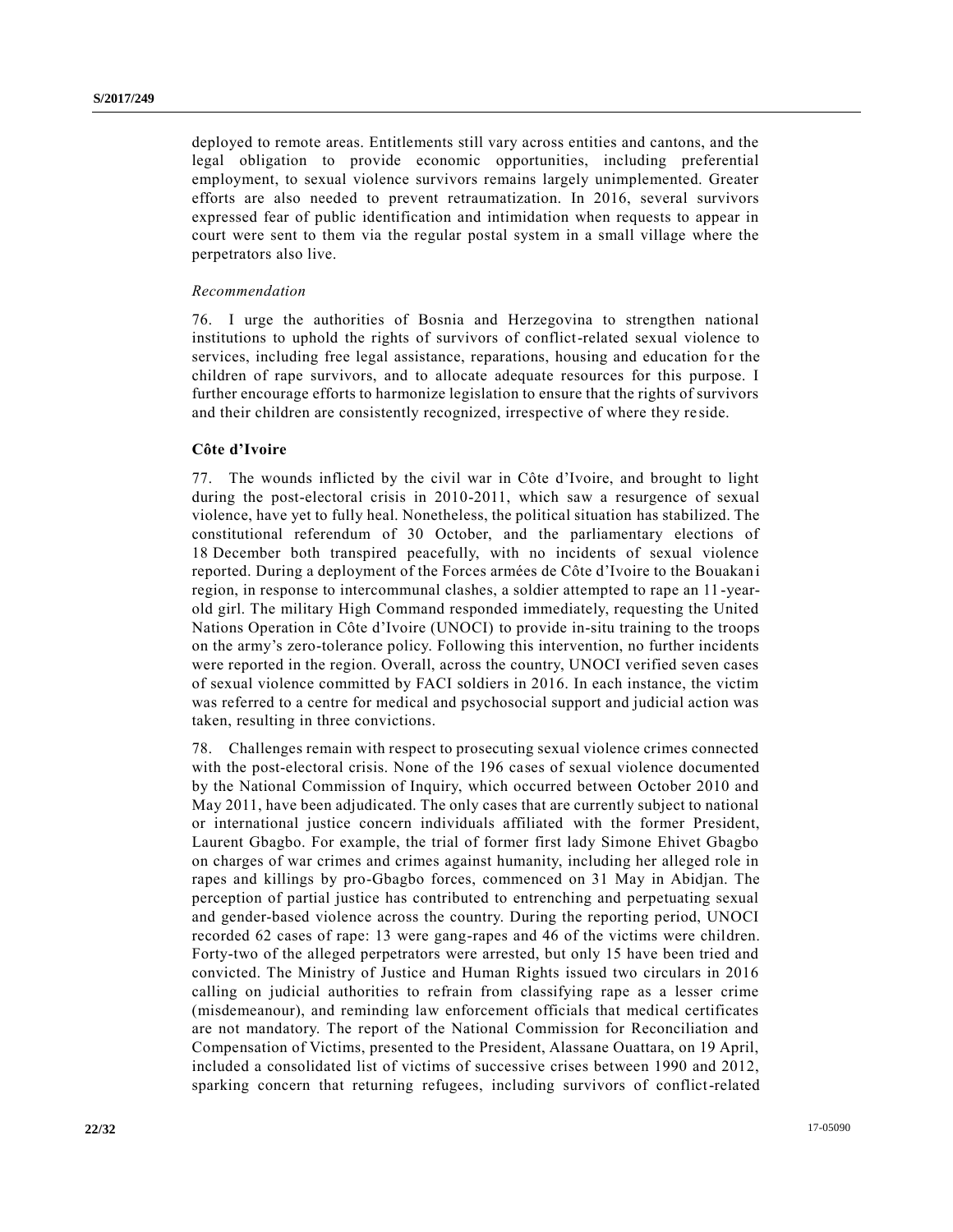sexual violence, may be denied victim status owing to their omission from the list. More broadly, there are continuing concerns that women in general, and sexual violence survivors in particular, may be forgotten victims in the design and delivery of reparations.

79. As part of efforts to advance implementation of the national programme on sexual and gender-based violence, United Nations Action convened a workshop in Abidjan in September to assess implementation gaps and strengthen coordination. In October, the Team of Experts on the Rule of Law and Sexual Violence in Conflict organized a conference in Grand-Bassam, which provided a forum for senior military officers from the Central African Republic, Côte d'Ivoire, the Democratic Republic of the Congo, Mali, Somalia, South Sudan and Sudan to exchange good practices and identify elements for new guidelines geared towards African armies. My Special Representative also visited the country in May to review the progress achieved and challenges remaining since the inclusion of the Forces armées de Côte d'Ivoire in the list annexed to the present report. Following this visit, President Ouattara signed a decree, dated 3 June, authorizing the creation of a national committee to combat conflict-related sexual violence, which would coordinate the Government's operational response. Pursuant to the decree, 30 officials of the Forces armées de Côte d'Ivoire and eight commanders of the Gendarmerie Nationale signed personal commitments to take action against sexual violence in their ranks. Such measures have translated into a reduced number of violations attributable to the military. As a consequence of having taken all reasonable measures in line with relevant Security Council resolutions, I am pleased to remove the Forces armées de Côte d'Ivoire from the list.

### *Recommendation*

80. I commend the commitment of the Government of Côte d'Ivoire to address conflict-related sexual violence and, as a condition of delisting, request the continued implementation of action plans for the defence and security forces, to ensure that all perpetrators are held accountable and that survivors receive services, justice and reparations. The United Nations will assess implementation one year following delisting.

# **Nepal**

81. A decade after the signing of the Comprehensive Peace Agreement, survivors of conflict-era sexual violence in Nepal continue to face barriers to access to services, justice and reparations, despite overall progress in the consolidation of peace. February 2016 marked the end of the first phase of implementation of the national action plan on Security Council resolutions [1325 \(2000\)](http://undocs.org/S/RES/1325(2000)) and [1820 \(2008\).](http://undocs.org/S/RES/1820(2008)) The Government recognized gaps in meeting its obligations under resolution [1820 \(2008\)](http://undocs.org/S/RES/1820(2008)) and committed to allocating a dedicated budget, strengthening coordination and more closely involving victims' associations moving forward. The United Nations trained survivors of wartime sexual violence in advocacy, leadership and resourcemobilization skills, which encouraged many to share their stories, and organized a peer-counselling workshop for survivors, facilitated by women from Guatemala and Cambodia. UNICEF partnered with the Ministry of Women, Children and Social Welfare to ensure that "conflict-affected children", a category that includes children born as a result of rape by armed forces or groups during the insurgency, would be eligible for services and protection from the State. The country's transitional justice commissions, which are operating under severe delays, have received approximately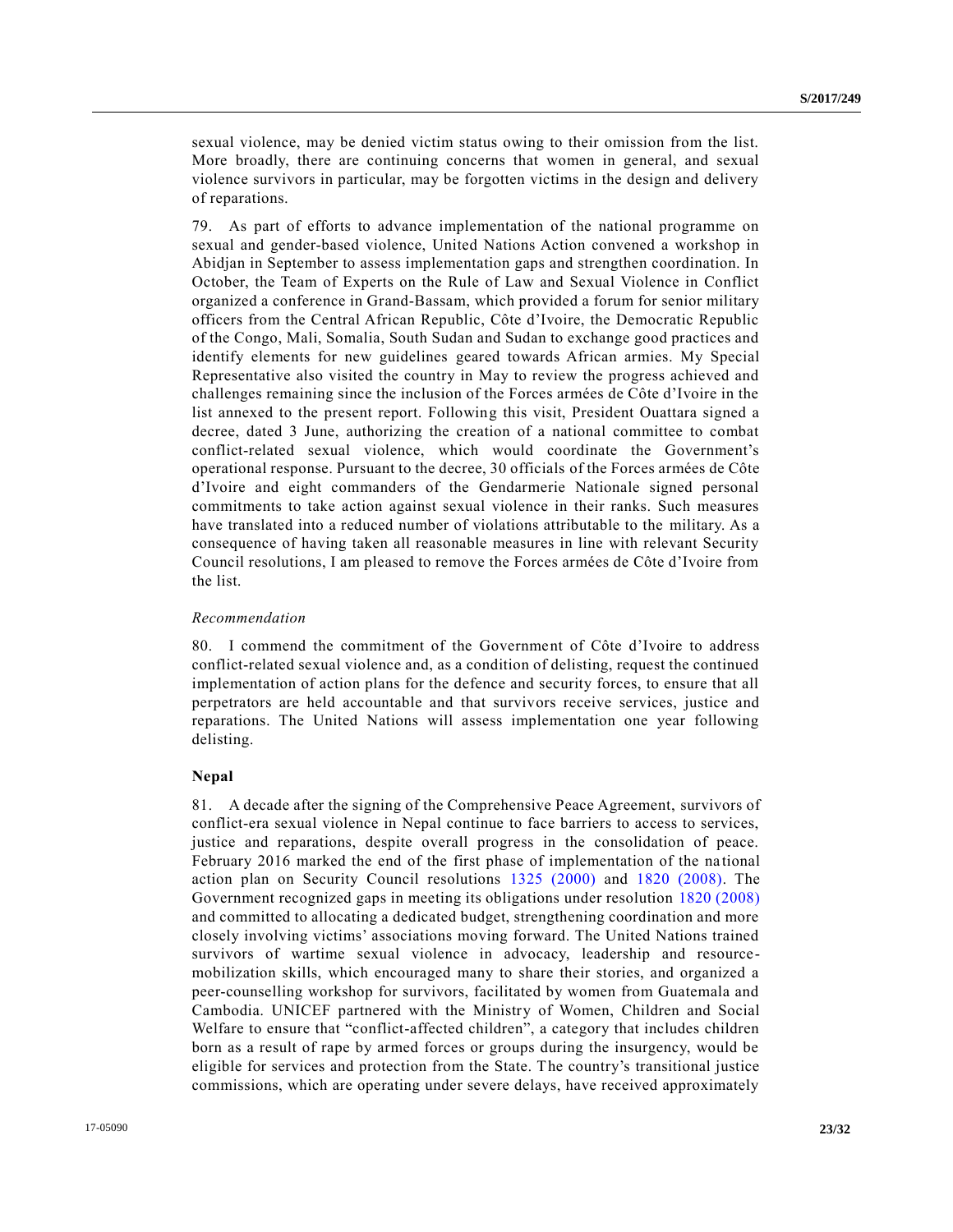250 complaints of conflict-related sexual violence, and will require adequate resources to process them.

#### *Recommendation*

82. I urge the Government of Nepal to formally recognize survivors of conflictrelated sexual violence as victims of war, enabling them to access national relief and recovery programmes and helping to reduce stigma; to support the transitional justice commissions to administer survivor-centred justice; and to focus the second phase of its national action plan on services and reparations.

# **Sri Lanka**

83. Seven years after the end of its 30-year civil war, Sri Lanka has embarked on a process of transitional justice and reconciliation. Yet, just as the conflict had a disproportionate impact on women's physical and economic security, the post-conflict environment has placed a heavy financial and care burden on women. Single women head one quarter of all households. Their plight is compounded by the sociocultural stigma attached to widowhood and to sexual violence, as well as by the limited psychosocial support available to those traumatized by war. The culture of violence, entrenched during the civil war era, is viewed as a driver of continuing gender-based crimes, which afflict all nine provinces. The situation is exacerbated by weak law enforcement and delays in the administration of justice.

84. In November 2016, the Committee against Torture observed that serious allegations of torture of a sexual nature continue. The International Truth and Justice Project released a report documenting 20 cases of sexual violence and torture, including eight gang rapes and five rapes of minors, allegedly committed by members of the police and military intelligence in 2015, and called for effective reform and vetting of the national security apparatus. The United Nations has requested that the authorities duly investigate the allegations. On 16 November, the Government launched a national action plan to address sexual and gender-based violence, which generated a specific policy to support women-headed households, including in previously conflict-affected areas of the north and east. In January 2016, the Government appointed a civil society task force to conduct a national consultation on the design of an inclusive transitional justice mechanism. The task force, which includes the voices of sexual violence survivors, has made valuable recommendations, including on institutional reform.

#### *Recommendation*

85. I call on the Government of Sri Lanka to continue to support the meaningful participation of survivors of conflict-related sexual violence in the design and delivery of transitional justice, and to ensure that there is full accountability, including of security sector actors, to deter future crimes. I encourage sustained political resolve and resources for the implementation of national plans to combat sexual and genderbased violence and to support female-headed households.

# **V. Other situations of concern**

# **Burundi**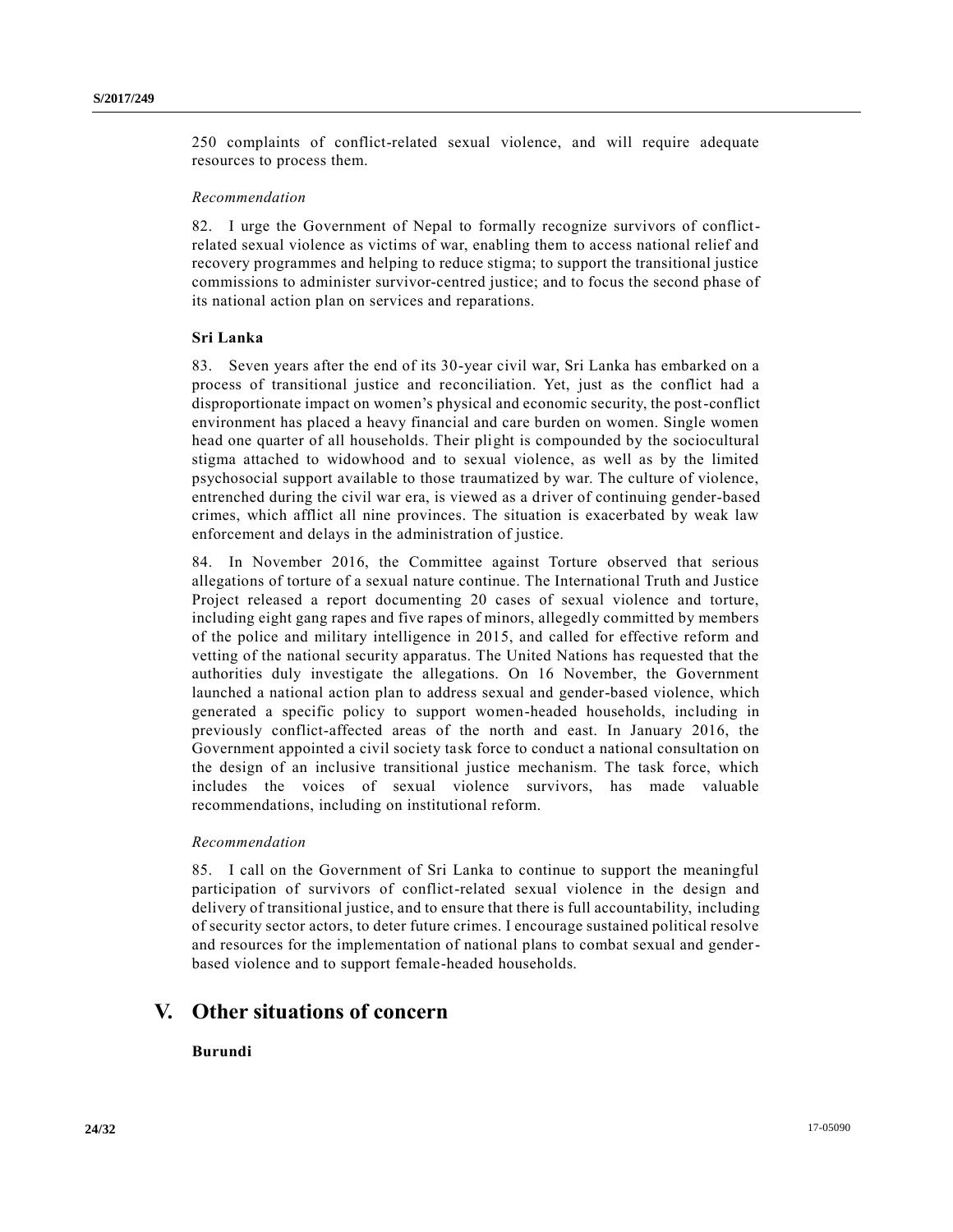86. The onset of the political crisis in 2015 led to a pattern of crimes of sexual violence committed by members of the security forces, including the police, military and the ruling party's youth league, the Imbonerakure. Following attacks on military camps in December 2015, 13 cases of sexual violence occurred as part of reprisals against communities perceived to support the opposition. In each case, security forces entered the victim's home, separated women and girls from their family and subjected them to rape or gang-rape. Since then, the space for monitoring violations has drastically diminished. Service-providers indicate that addressing sexual violence by State forces may imperil their staff and operations. Since the Government suspended its cooperation with OHCHR on 11 October 2016, the United Nations has been unable to verify subsequent reports. For example, between August and November, 19 cases of sexual violence allegedly involving the police and the Imbonerakure were reported, but remain unconfirmed. Likewise, hundreds of reports that children were raped during night patrols and house searches could not be verified. In 2016, such operations continued on an almost daily basis in areas perceived to be opposition strongholds. In that context, sexual assault may have served as a form of reprisal or persecution, often being accompanied by insults based on the victim's perceived political or ethnic affiliation.

87. Female-headed households, adolescent girls, widows, internally displaced persons and returnees face a heightened risk of sexual violence/exploitation in a climate of impunity and economic fragility. Underreporting owing to stigma, insecurity and fear of retaliation is compounded where the perpetrators are part of the State security apparatus or are politically connected. Reports from service providers indicate that 518 incidents of sexual violence occurred in Burundi or during flight from the country in 2016. The Government has developed plans to fight gender-based violence and to implement Security Council resolution [1325 \(2000\),](http://undocs.org/S/RES/1325(2000)) and 2016 saw the adoption of new legislation on gender-based violence and the establishment of specialized gender-based violence chambers to fast-track cases. The Government is also piloting specialized police units on sexual and gender-based violence in several provinces.

#### *Recommendation*

88. I call on the authorities of Burundi to facilitate human rights monitoring, including by resuming cooperation with OHCHR; to enable humanitarian actors and service providers to deliver assistance to sexual violence survivors, including internally displaced persons and returnees; and to ensure that those responsible for such crimes are held accountable.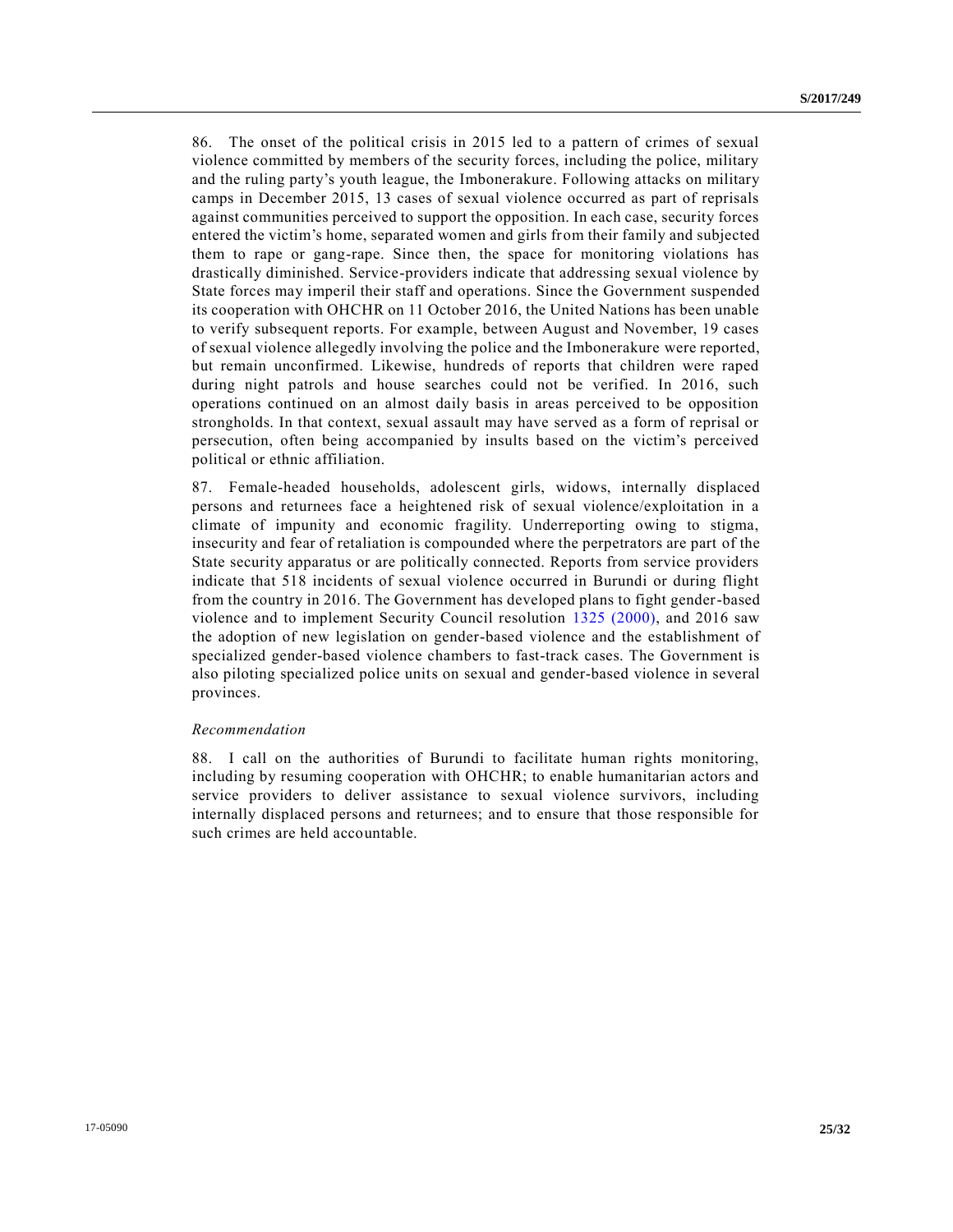#### **Nigeria**

89. Despite military gains made against Boko Haram, women and girls remain exposed to the risk of sexual violence and other crimes, including being used as suicide bombers. Efforts led by the Government to secure the release of the girls abducted from Chibok and others held in captivity continued in 2016. Hundreds managed to escape or were rescued, with many returning pregnant or with babies, some having contracted HIV. Their accounts corroborate information received about forced marriage, forced pregnancy and sexual slavery by Boko Haram. Those living in Boko Haram-controlled areas who were compelled to marry insurgents face acute stigma and discrimination. Additional concerns have been raised when women and children released from Boko Haram are held for prolonged periods by the national security forces for screening and detention, often on the grounds that they were married to fighters. Children born to abducted women and girls face ostracism and guilt by association. While religious and traditional leaders have become increasingly open to accepting these women and children, many displaced communities remain deeply distrustful of returnees.

90. Women and girls displaced by conflict face a serious risk of sexual violence. Approximately 90 per cent of those affected by conflict in north-east Nigeria do not have access to basic services. As a result, women and girls have been forced to exchange sex for food and other essential supplies, and early marriages of girls to older men are on the rise, as an ostensible protection mechanism and source of income for desperate families. During the reporting period, 43 cases of sexual violence were allegedly perpetrated by security guards, army officers, camp officials, members of the Civilian Joint Task Force and vigilantes. In December 2016, nine officers were reportedly arrested and are currently standing trial. The Government has also deployed 100 female police officers to displacement sites to make services more accessible to women and girls. However, despite this progress, and the efforts made by the United Nations to strengthen service provision, access to lifesaving assistance is limited. Just 2 per cent of the survivors of gender-based violence that sought medical care were able to access it. Additionally, it is estimated that almost half of all survivors decline to report sexual violence because of a lack of trust in formal and informal justice systems, a prevailing culture of impunity, fear of stigma and personal risk.

# *Recommendation*

91. I urge the Nigerian authorities to ensure accountability for sexual violence crimes, improve service delivery and enhance protection measures both in communities and in settings where women and girls seek refuge. Socioeconomic reintegration support should be provided to women and girls returning from Boko Haram captivity, who should be considered victims, not affiliates.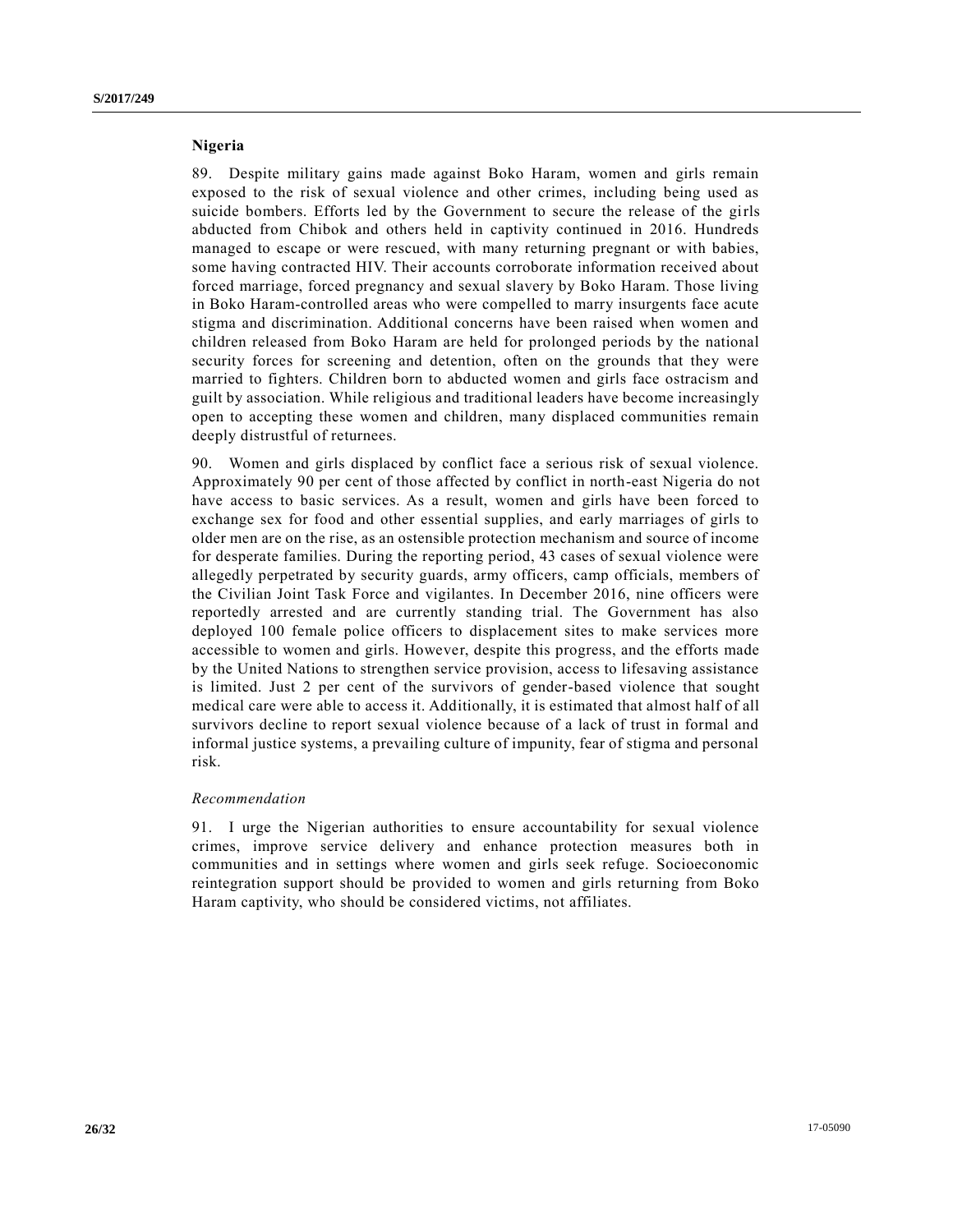# **VI. Recommendations**

**I urge the Security Council:**

(a) **To ensure that efforts to prevent violent extremism and counter terrorism reinforce efforts to prevent sexual violence in conflict, including through the work of relevant sanctions committees, such as the Security Council Committee established pursuant to resolutions [1267 \(1999\),](http://undocs.org/S/RES/1267(1999)) [1989 \(2011\)](http://undocs.org/S/RES/1989(2011)) and [2253](http://undocs.org/S/RES/2253(2015))  [\(2015\),](http://undocs.org/S/RES/2253(2015)) noting that any person or entity who transfers funds to Islamic State in Iraq and the Levant (ISIL) directly or indirectly in connection with sexual violence or exploitation would be eligible for listing;**

(b) **To continue to include sexual violence as part of the designation criteria for sanctions, to ensure that dedicated gender and conflict-related sexual violence expertise informs the work of sanctions committees and monitoring entities and to invite my Special Representative to share information with sanctions committees, as appropriate;** 

(c) **To continue to address the nexus between trafficking in persons and conflict-related sexual violence, including by terrorist groups, further to resolution [2331 \(2016\);](http://undocs.org/S/RES/2331(2016))** 

(d) **To support engagement with State and non-State parties to conflict for specific commitments and prevention plans on conflict-related sexual violence, in line with resolutions [1960 \(2010\),](http://undocs.org/S/RES/1960(2010)) [2106 \(2013\)](http://undocs.org/S/RES/2106(2013)) and [2331 \(2016\),](http://undocs.org/S/RES/2331(2016)) and to systematically monitor their compliance;** 

(e) **To employ all means at its disposal to influence State and non-State parties to conflict to comply with international law, including by referring matters to the International Criminal Court. Referrals should apply to individuals who commit, command or condone (by failing to prevent or punish) sexual violence;**

(f) **To give due consideration to the risk factors and early-warning signs of sexual violence in its monitoring of conflict situations, especially in relation to periods of rising violent extremism, political instability, elections, civil strife and mass population movements;** 

(g) **To use its periodic field visits to focus attention on conflict-related sexual violence concerns, soliciting the views of affected communities and survivors' associations;**

(h) **To ensure the accelerated deployment of women's protection advisers in order to facilitate implementation of successive resolutions on sexual violence in conflict, including the new monitoring requirements set out in resolution [2331](http://undocs.org/S/RES/2331(2016))  [\(2016\),](http://undocs.org/S/RES/2331(2016)) and to support the inclusion of such posts in regular budgets.** 

**I encourage Member States and regional organizations:**

(a) **To revise national legal and policy frameworks to ensure that survivors of sexual violence committed by armed and/or terrorist groups are recognized as legitimate victims of conflict and/or terrorism, in order to benefit from reparations and redress;**

(b) **To put in place legislative and institutional arrangements to comprehensively address conflict-related sexual violence and prevent its**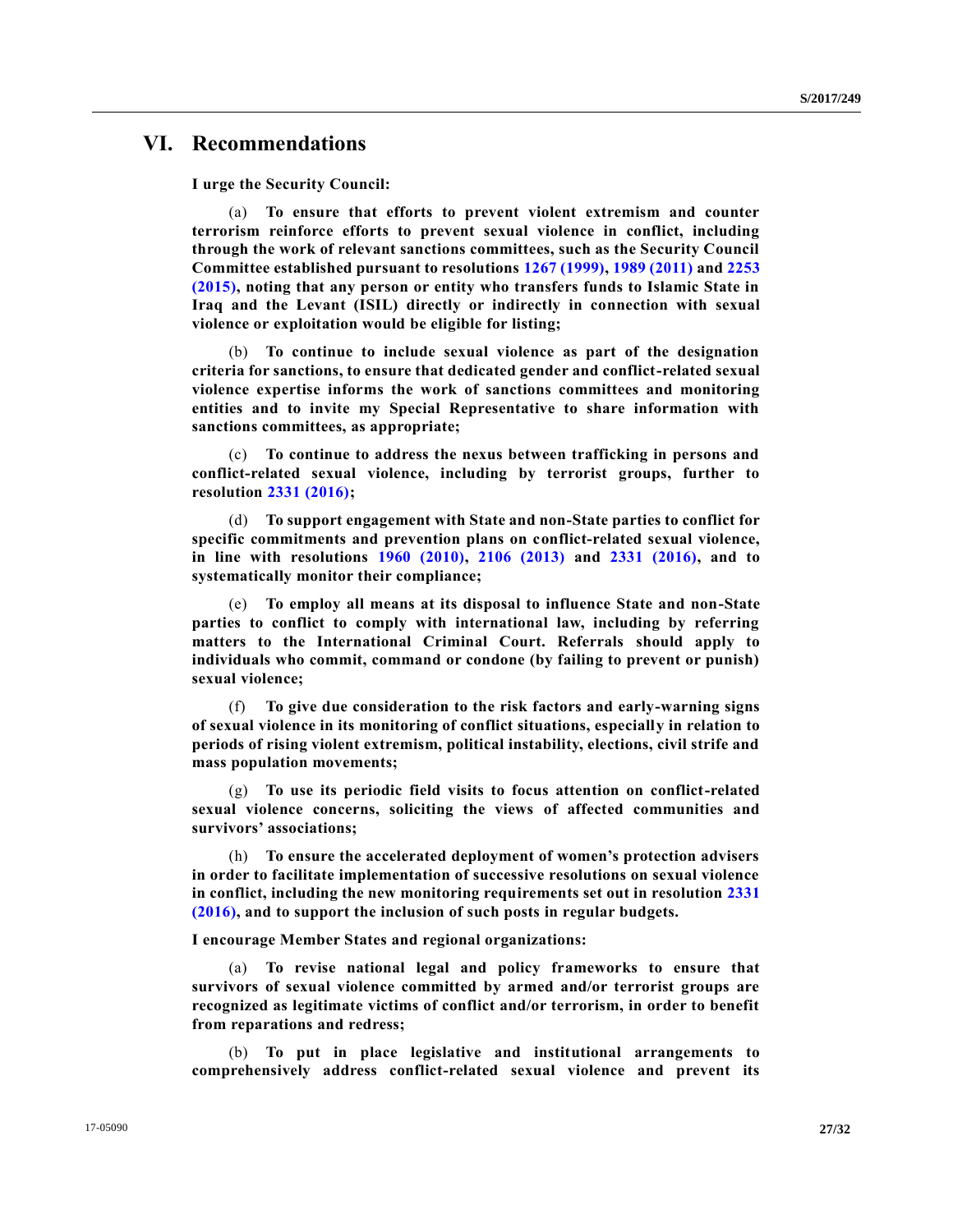**recurrence, including health care, psychosocial support, socioeconomic reintegration and livelihood assistance; shelters; legal aid; victim and witness protection laws and programmes; effective prosecution of sexual violence crimes; safeguards to prevent individuals accused of violations from being recruited, retained or promoted within the security forces (vetting); the exclusion of such crimes from general amnesties and statutes of limitations; education that fosters gender equality; and programmes to ensure that women, including those who become pregnant as a result of rape, have the information, support and services that they need, including measures for the safe termination of unwanted pregnancies. In these efforts, particular attention should be paid to ethnic or religious minorities, women in rural or remote areas, those living with disabilities, male survivors, women and children associated with armed groups, women and children released from situations of abduction, forced marriage, sexual slavery and trafficking by armed groups, and lesbian, gay, bisexual, transgender and intersex persons, noting that different forms of sexual violence may require specialized responses;**

(c) **To improve conviction rates for crimes of sexual violence by integrating legal support options with medical and psychosocial care and extending the reach of these services to remote and conflict-affected areas;**

(d) **To give due consideration to recognizing conflict-related sexual violence as a form of persecution that may serve as grounds for asylum or refugee status;** 

(e) **To ensure that all refugee-receiving countries adopt measures to mitigate the risk of sexual violence, to make services available to survivors and to provide them with the option to document their cases for future accountability processes;** 

(f) **To give consideration to clarifying the legal status of undocumented refugee children, including children conceived as a result of rape, and the right of mothers to confer their nationality upon their children, in line with the Convention on the Elimination of All Forms of Discrimination against Women, to avoid possible statelessness;**

(g) **To support community mobilization campaigns to help shift the stigma of sexual violence from the victims to the perpetrators, including by engaging with religious and traditional leaders, as well as local journalists and human rights defenders;** 

(h) **To increase the representation of women in national police services, and to establish specialized units within the police, given the positive correlation between the percentage of female officers and the reporting rates for sexual violence crimes, and the need to ensure that detained women are held under the supervision of female guards;**

(i) **To ensure that ceasefire and peace agreements signed contain provisions that, at a minimum, stipulate sexual violence as a prohibited act in the definition of ceasefire;**

(j) **To ensure that gender capacity is included in ceasefire monitoring and verification arrangements and teams, which should include both female and male observers, and call upon mediators to include expertise on gender and conflict-related sexual violence as part of mediation support teams;**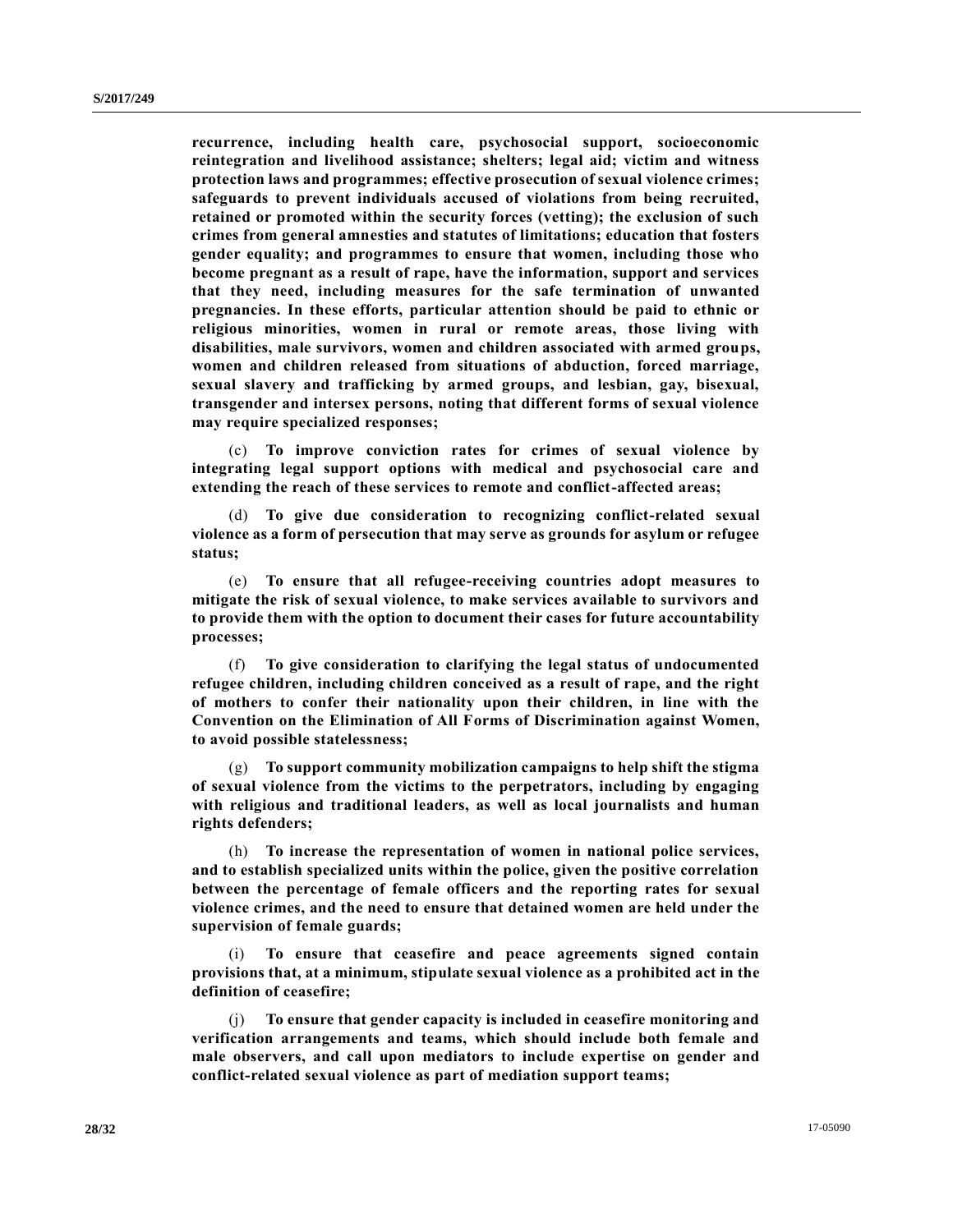(k) **To ensure that all efforts to document and investigate sexual violence are survivor-centred and guided by the principles of security, confidentiality, anonymity and informed consent;**

(l) **To ensure that regional bodies enhance cooperation in terms of information-sharing and documentation, the detection of and assistance to trafficking victims, the training of security forces, extradition and legal assistance and the exchange of good practices in combatting sexual violence crimes;**

(m) **To ensure that national action plans on women, peace and security and on preventing violent extremism are complementary, and to work with the Counter-Terrorism Executive Directorate to include relevant information on trafficking in persons and sexual violence in country assessments, as appropriate, in close cooperation with the United Nations Office on Drugs and Crime, consistent with the recognition of the links between transnational organized crime and the financing of terrorism in resolution [2331 \(2016\);](http://undocs.org/S/RES/2331(2016))** 

(n) **To train peacekeeping personnel on gender sensitivity, preventing sexual exploitation and abuse, and addressing conflict-related sexual violence as a mandatory component of predeployment training, as well as on ways to better identify and respond to indicators of trafficking in persons in areas affected by conflict, in line with resolution [2331 \(2016\);](http://undocs.org/S/RES/2331(2016))** 

(o) **To ensure that national forces listed in the annex to this report or those listed for grave violations against children are not deployed to peacekeeping operations;** 

(p) **To address funding shortfalls for sexual and gender-based violence programming and sexual and reproductive health care in conflict-affected settings, given that these are lifesaving interventions;** 

(q) **To draw upon the expertise of the Team of Experts on the Rule of Law and Sexual Violence in Conflict and United Nations Action, and to ensure sustainable and regular funding for their valuable work.**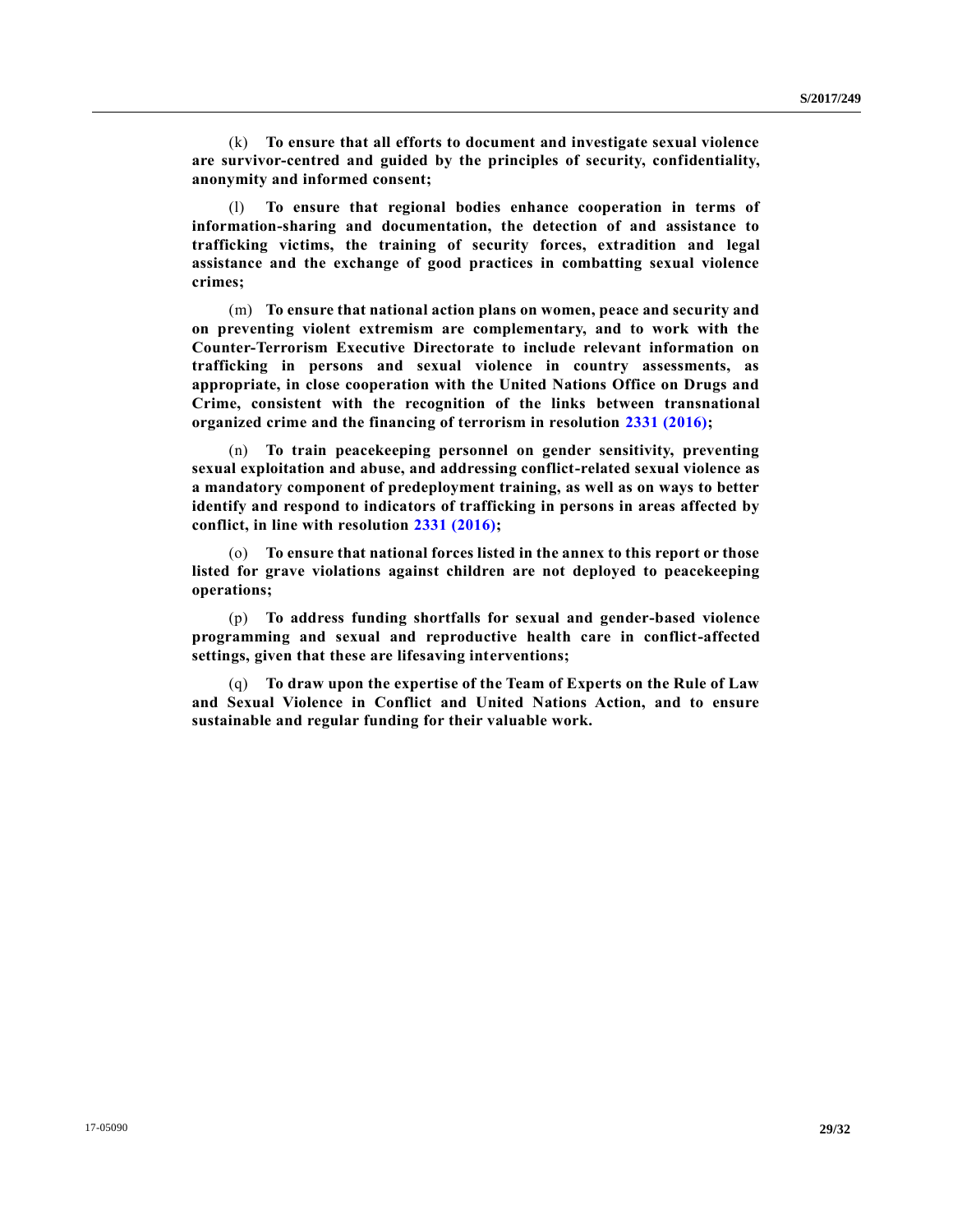# **Annex**

# **List of parties credibly suspected of committing or being responsible for patterns of rape or other forms of sexual violence in situations of armed conflict on the agenda of the Security Council**

The following list does not purport to be comprehensive, but rather includes parties for whom credible information is available. It should be noted that the names of countries appear only to indicate the locations in which parties are suspected of committing violations.

# **Parties in the Central African Republic**

- 1. Non-State actors:
	- (a) Lord's Resistance Army;
	- (b) Ex-Séléka coalition;
	- (c) Révolution et justice;
	- (d) Front démocratique du peuple centrafricain;
- (e) Anti-balaka forces, including associated elements of the armed forces of the Central African Republic.

# **Parties in Côte d'Ivoire**

- 1. Non-State actors:
	- (a) Alliance patriotique de l'ethnie Wé;
	- (b) Front pour la libération du Grand Ouest;
	- (c) Mouvement ivoirien de libération de l'ouest de la Côte d'Ivoire;
	- (d) Union patriotique de résistance du Grand Ouest.

# **Parties in the Democratic Republic of the Congo**

- 1. Non-State actors:
	- (a) Alliance des patriotes pour un Congo libre et souverain;
- (b) Allied Democratic Forces National Army for the Liberation of Uganda;
	- (c) Forces pour la défense du Congo;
	- (d) Forces démocratiques de libération du Rwanda;
- (e) Forces de résistance patriotiques en Ituri/"Colonel" Adirodhu Mbadhu/ "Colonel" Kakado;
	- (f) Lord's Resistance Army;
	- (g) Mai Mai Cheka/Nduma Defence for Congo;
	- (h) Mai Mai Kifuafua;
	- (i) Mai Mai Simba Manu;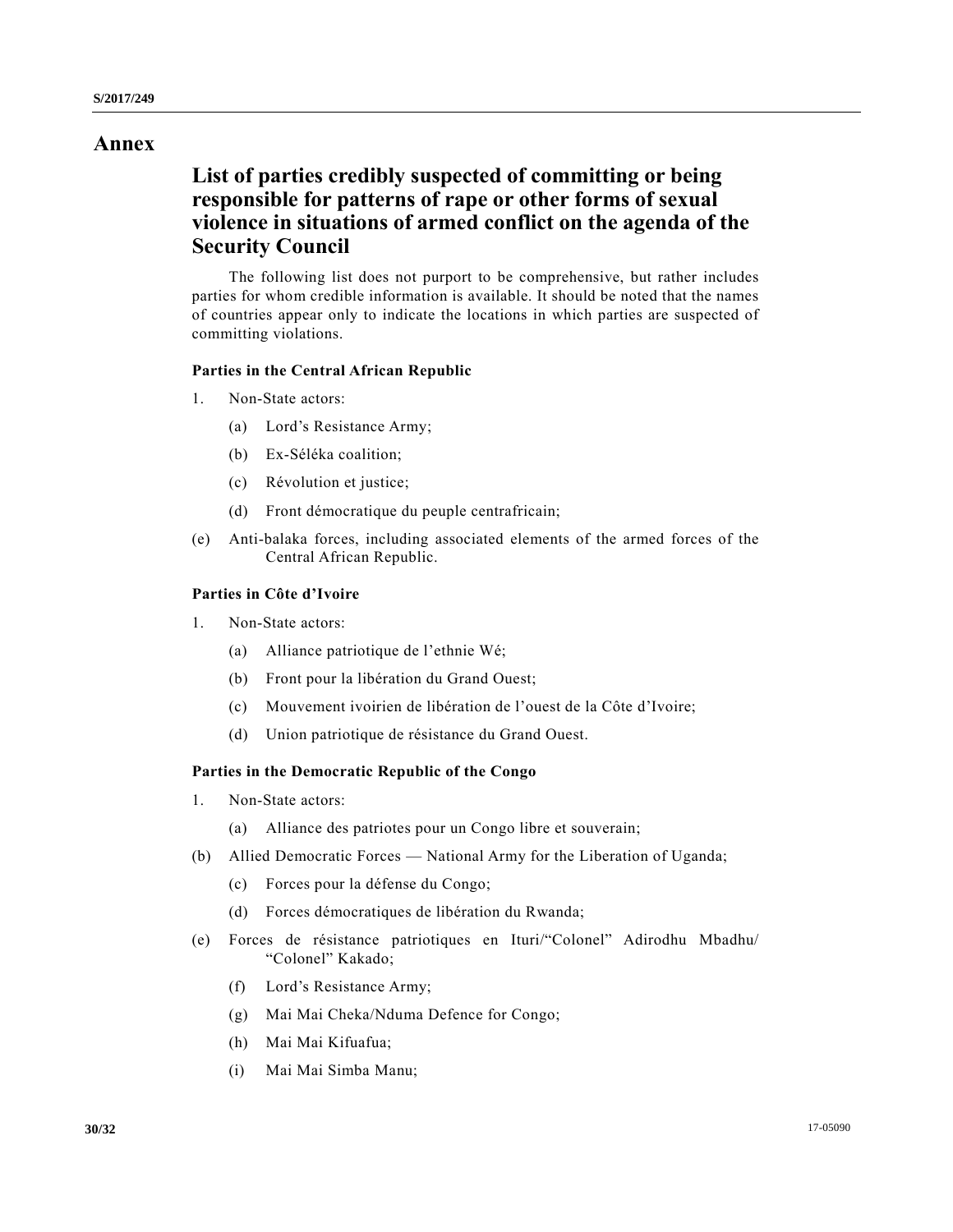- (j) Mai Mai Simba Mangaribi;
- (k) Mai Mai Simba/Lumumba;
- (l) Nyatura;
- (m) All Raia Mutomboki factions.
- 2. State actors:
	- (a) Forces armées de la République démocratique du Congo;\*
	- (b) Police nationale congolaise.\*

### **Parties in Iraq**

- 1. Non-State actors:
	- (a) Islamic State in Iraq and the Levant.

# **Parties in Mali**

- 1. Non-State actors:
	- (a) Mouvement national pour la libération de l'Azawad;
	- (b) Ansar Eddine;
	- (c) Mouvement pour l'unification et le jihad en Afrique de l'ouest;
	- (d) Al-Qaida in the Islamic Maghreb;
	- (e) Groupe d'autodéfense Touaregs Imghad et leurs alliés.

# **Parties in Somalia**

- 1. Non-State actors:
	- (a) Al-Shabaab.
- 2. State actors:
	- (a) Somali National Army;\*
	- (b) Somali national police force\* (and allied militia);
	- (c) Puntland military.

# **Parties in the Sudan**

- 1. Non-State actors:
	- (a) Justice and Equality Movement.
- 2. State actors:
	- (a) Sudanese armed forces;
	- (b) Rapid Support Forces.

# **Parties in South Sudan**

1. Non-State actors:

<sup>\*</sup> Party has committed to adopting measures to address conflict-related sexual violence.